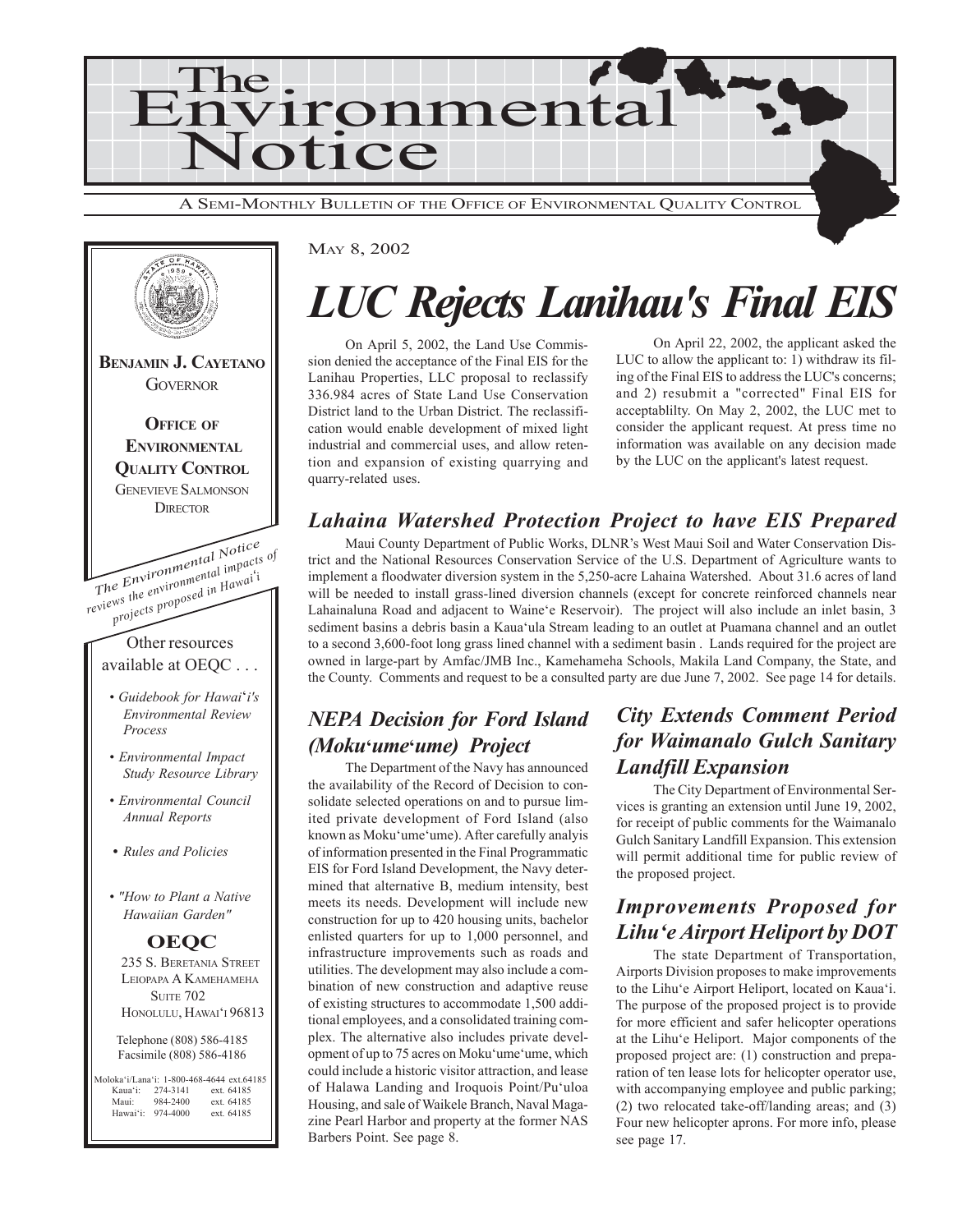# Table of Contents

#### MAY 8, 2002

# **1** O'ahu Notices

#### **Draft Environmental Assessments**

#### **Final Environmental Assessments/**

| <b>Findings of No Significant Impacts (FONSI)</b> |  |
|---------------------------------------------------|--|
|                                                   |  |
|                                                   |  |

| (6) Varona Village Friendship Community Services Project 5         |  |
|--------------------------------------------------------------------|--|
| (7) Wahiawa-Whitmore Village 16-Inch Water Main Interconnection  6 |  |
|                                                                    |  |
|                                                                    |  |

#### **National Environmental Policy Act (NEPA)**

| Building 199 Demolition, Pearl Harbor Naval Complex, O'ahu  8     |  |
|-------------------------------------------------------------------|--|
| Building 693 Demolition, Pearl Harbor Naval Complex, O'ahu  9     |  |
| Building 695 Demolition, Pearl Harbor Naval Complex, O'ahu  10    |  |
| Hawaii Army National Guard (HIARNG) Integrated Cultural Resources |  |
|                                                                   |  |
| Naval Magazine (NAVMAG) Pearl Harbor Integrated Natural           |  |
| Resources Management Plan (INRMP), O'ahu  11                      |  |

#### **Previously Published Projects Pending Public Comments**

# 3 **Maui Notices**

#### **Final Environmental Assessments/**

| <b>Findings of No Significant Impacts (FONSI)</b><br>(1) Pi'ilani Highway Improvements (Mokulele Highway to |  |
|-------------------------------------------------------------------------------------------------------------|--|
|                                                                                                             |  |
|                                                                                                             |  |
| <b>Environmental Impact Statement Preparation Notices</b>                                                   |  |
|                                                                                                             |  |
| <b>Previously Published Projects Pending Public Comments</b>                                                |  |
|                                                                                                             |  |
|                                                                                                             |  |
| <b>Accptance Notices</b>                                                                                    |  |
|                                                                                                             |  |

## 7 **Kauaëi Notices**

| <b>Draft Environmental Assessments</b>                                                                                                                                                     |
|--------------------------------------------------------------------------------------------------------------------------------------------------------------------------------------------|
| <b>Final Environmental Assessments/</b><br><b>Findings of No Significant Impacts (FONSI)</b>                                                                                               |
| <b>Previously Published Projects Pending Public Comments</b>                                                                                                                               |
| Hawai'i Notices                                                                                                                                                                            |
| <b>National Environmental Policy Act (NEPA)</b><br>Construction of Command and Control Building and Base Camp Access<br>Road at Pohakuloa Training Area, Hawai'i (Final EA/Draft FNSI)  18 |
| <b>Previously Published Projects Pending Public Comments</b><br>Environmental Impact Statement Preparation Notices (EISPN)  18                                                             |
| <b>E</b> Shoreline Notices                                                                                                                                                                 |
|                                                                                                                                                                                            |
|                                                                                                                                                                                            |
| Pollution Control Permits                                                                                                                                                                  |
|                                                                                                                                                                                            |

# **K** Enforcement Notices

| Formal Enforcement Actions and Settlements Completed by DOH  22 |  |
|-----------------------------------------------------------------|--|

# ^ **Coastal Zone News**

| Special Management Area Documents (Chapter 25, Revised |  |
|--------------------------------------------------------|--|
| <b>Ordinances of Honolulu)</b>                         |  |
|                                                        |  |
| Sunset Beach Agricultural Subdivision (FONSI)  24      |  |

# **Conservation District Notices**

# *Alien Species Permits*

Importation of Various Microorganisms ............................................. 25

*OEQC intends to make the information in this bulletin accessible to everyone. Individuals that require this material in a different format (such as large type or braille), should contact our office for assistance.*

| The Environmental Notice | <b>Office of Environmental Quality Control</b> | Page 2 |
|--------------------------|------------------------------------------------|--------|
|--------------------------|------------------------------------------------|--------|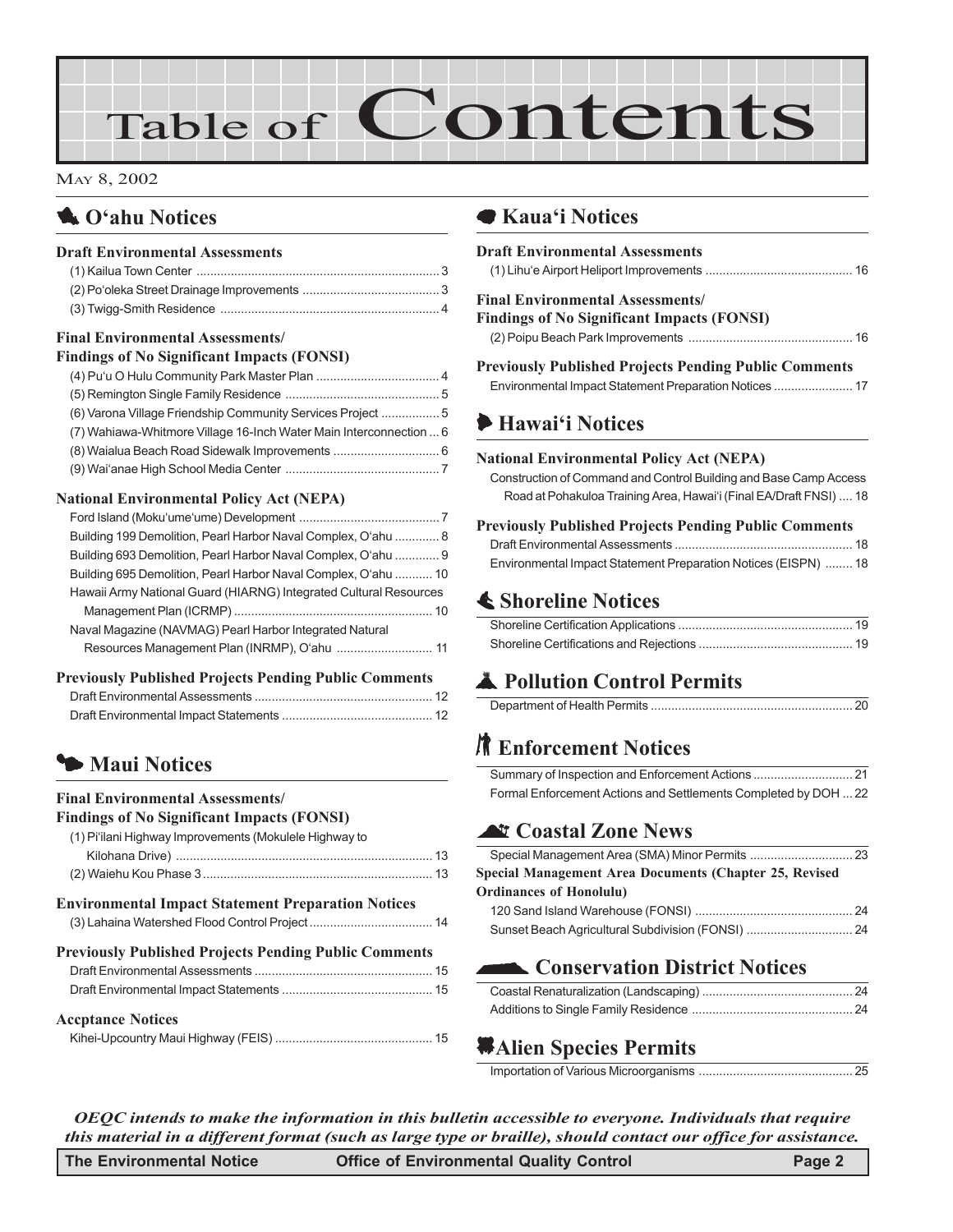# **Draft Environmental Assessments**

# 1 **(1) Kailua Town Center Rezoning**

| District:             | Ko'olaupoko                           |
|-----------------------|---------------------------------------|
| TMK:                  | 4-2-38:1, 2, 4, 5, 8-10, 46-54 and    |
|                       | 56-60                                 |
| Applicant:            | Kane'ohe Ranch Company, Ltd.          |
|                       | 1199 Auloa Road                       |
|                       | Kailua, Hawai'i 96734-4606            |
|                       | Contact: Kusao & Kurahashi (988-2231) |
|                       | <b>Approving Agency/Accepting</b>     |
| <b>Authority:</b>     | City and County of Honolulu           |
|                       | Department of Planning and Permitting |
|                       | 650 South King Street                 |
|                       | Honolulu, Hawai'i 96813               |
|                       | Contact: Rob Reed (523-4402)          |
| Consultant:           | Kusao & Kurahashi, Inc.               |
|                       | 2752 Woodlawn Drive, Suite 5-202      |
|                       | Honolulu, Hawai'i 96822               |
|                       | Contact: Keith Kurahashi (988-2231)   |
| <b>Public Comment</b> |                                       |
| Deadline:             | June 7, 2002                          |
| Status:               | DEA First Notice nending public comme |

**Status**: DEA First Notice pending public comment. Address comments to the applicant with copies to the approving agency or accepting authority, the consultant and OEQC.

**Required**: Change of Zoning

**Permits**

Kaneëohe Ranch Company, Ltd., has applied to rezone land in the Kailua Town Center. The applicant proposes a zone change from I-2 Intensive Industrial District to B-2 Community Business District for 5 acres fronting Hekili Street, and from I-2 Intensive Industrial District to IMX-1 Industrial-Commercial Mixed Use District lands for approximately 6 acres fronting Hamakua Drive between Hekili Street and Hahani Street and one lot fronting Hahani Street.

The proposed zone change will implement the Koʻolaupoko Sustainable Communities Plan's general policy to rezone the frontage of Hekili Street in Kailua to commercial use to avoid its future use as industrial, and to implement the Koʻolaupoko Sustainable Communities Plan's general policies to direct new commercial development to Kailua, to increase the mix of uses and types of services in Kailua, and to convert light industrial zones to commercial-industrial mixed use to reflect actual use patterns and promote storefront use along sidewalks.



**Oëahu Notices**

# **(2) Poëoleka Street Drainage Improvements**

1

**9**

| District:                         | Honolulu                                 |
|-----------------------------------|------------------------------------------|
| TMK:                              | 3-4-03: 10, 22, 24, 25, 32, 33, 36, 37   |
| Applicant:                        | City and County of Honolulu              |
|                                   | Department of Design and Construction    |
|                                   | 650 South King Street, 11th Floor        |
|                                   | Honolulu, Hawai'i 96813                  |
|                                   | Contact: Gregory Sue (527-6304)          |
| <b>Approving Agency/Accepting</b> |                                          |
| <b>Authority:</b>                 | Same as above.                           |
| Consultant:                       | Gray, Hong, Bills, Nojima & Associates,  |
|                                   | Inc.                                     |
|                                   | 841 Bishop Street, Suite 1100            |
|                                   | Honolulu, Hawai'i 96813-3908             |
|                                   | Contact: David Bills (521-0306)          |
| <b>Public Comment</b>             |                                          |
| Deadline:                         | June 7, 2002                             |
| Status:                           | DEA First Notice pending public comment. |
|                                   | Address comments to the applicant with   |
|                                   | copies to the consultant and OEQC.       |
| <b>Permits</b>                    | Grading, Building, Noise, Street         |
| Required:                         | Usage, SCAP, Trenching                   |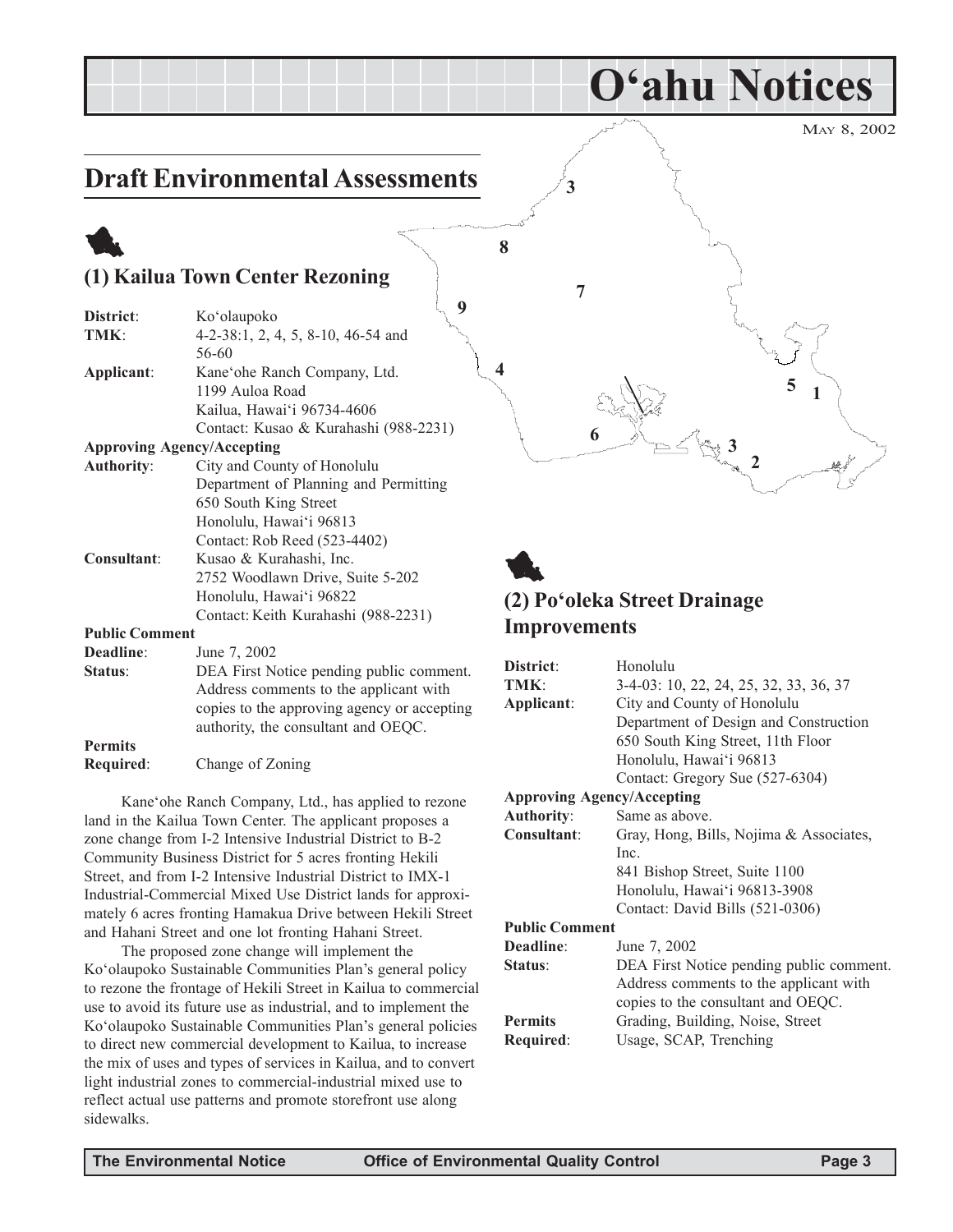#### MAY 8, 2002

The City and County of Honolulu proposes to construct an underground drainage system to alleviate flooding that occurs in private residential areas at the end of Po'oleka Street in Palolo Valley. Stormwater from Po'oleka Street currently concentrates at the southwest corner at the end of the road. This runoff and additional stormwater contributed by adjacent properties discharges by way of surface sheet flow through a 10-foot wide easement, terminating at the end of the easement into a residential property.

The proposed system will satisfy current City and County storm drainage standards (2000) and will include approximately 460 lineal feet of 18-inch diameter reinforced concrete pipe, 3 drainage inlets, 3 manholes, and an outlet structure on the bank of Wai'oma'o Stream. Construction will take approximately 4 months. Residents may expect temporary inconvenience from equipment noise, dust and possibly some interference with vehicular and pedestrian traffic. However, the contractor will be required to provide adequate grading, stockpiling and erosion control measures as required by Chapter 23 of the Revised Ordinances of Honolulu, and to comply with requirements of Title 11, Chapter 46 of the Hawaiëi Administrative Rules (HAR), Community Noise Control.

The project construction cost has been estimated at \$190,000. The entire construction cost will be funded by the City and County of Honolulu, with funds to be available July 2003.



#### **(3) Twigg-Smith Residence**

| Honolulu                                 |
|------------------------------------------|
| $1 - 2 - 5 - 018:033$                    |
| Michael and Lei'a Twigg-Smith            |
| 3007 Hibiscus Drive                      |
| Honolulu, Hawai'i 96815                  |
| Contact: Michael Twigg-Smith (922-3218)  |
| <b>Approving Agency/Accepting</b>        |
| Department of Land and Natural Resources |
| 1151 Punchbowl Street                    |
| Honolulu, Hawai'i 96813                  |
| Contact: Masa Alkire (587-0385)          |
| R.M. Towill Corporation                  |
| 420 Waiakamilo Road, Suite 411           |
| Honolulu, Hawai'i 96817-4941             |
| Contact: Chester Koga (842-1133)         |
| <b>Public Comment</b>                    |
| June 7, 2002                             |
|                                          |

| Status:        | DEA First Notice pending public comment.    |
|----------------|---------------------------------------------|
|                | Address comments to the applicant with      |
|                | copies to the approving agency or accepting |
|                | authority, the consultant and OEQC.         |
| <b>Permits</b> |                                             |
|                |                                             |

# **Required**: CDUP, Building, Grading

Michael and Lei'a Twigg-Smith propose to develop a single-family residence for their family on their vacant 35,888-square foot Tantalus property at 3868 Round Top Drive, Honolulu, O'ahu. The construction of single family residences is an identified land use in the Resource Subzone of the Conservation District, where the property is located. The home will have three bedrooms and  $3\frac{1}{2}$  baths in approximately 3,500 square feet of enclosed living area. Approximately 7370 square feet is proposed to be under roof. The owners propose to commence construction of the privately-funded residence in 2003 and finish no later than 2005.

According to the applicant construction activities will generate short-term impacts in the form of fugitive dust, exhaust emissions, and construction noise. These impacts are temporary in nature and will be mitigated through best management practices developed for the project. According to the applicant development of the residence is not anticipated to have negative impacts on rare, threatened, or endangered species, or their habitats, public welfare, water or air quality, scenic resources, cultural resources or practices, or surrounding land uses. No zoning changes are required by the project.

# **Final Environmental Assessments/ Findings of No Significant Impacts (FONSI)**



## **(4) Puëu O Hulu Community Park Master Plan**

| District:                         | Wai'anae                                  |  |
|-----------------------------------|-------------------------------------------|--|
| TMK:                              | $8 - 7 - 010:021$                         |  |
| Applicant:                        | City and County of Honolulu Department of |  |
|                                   | Design and Construction, 650 South King   |  |
|                                   | Street, Honolulu, Hawai'i 96813           |  |
|                                   | Contact: George Coates (526-6642)         |  |
| <b>Approving Agency/Accepting</b> |                                           |  |
| Authority:                        | Same as above.                            |  |
| Consultant:                       | Gerald Park Urban Planner (942-7484)      |  |
|                                   | 1400 Rycroft Street, Suite 876            |  |
|                                   | Honolulu, Hawai'i 96814                   |  |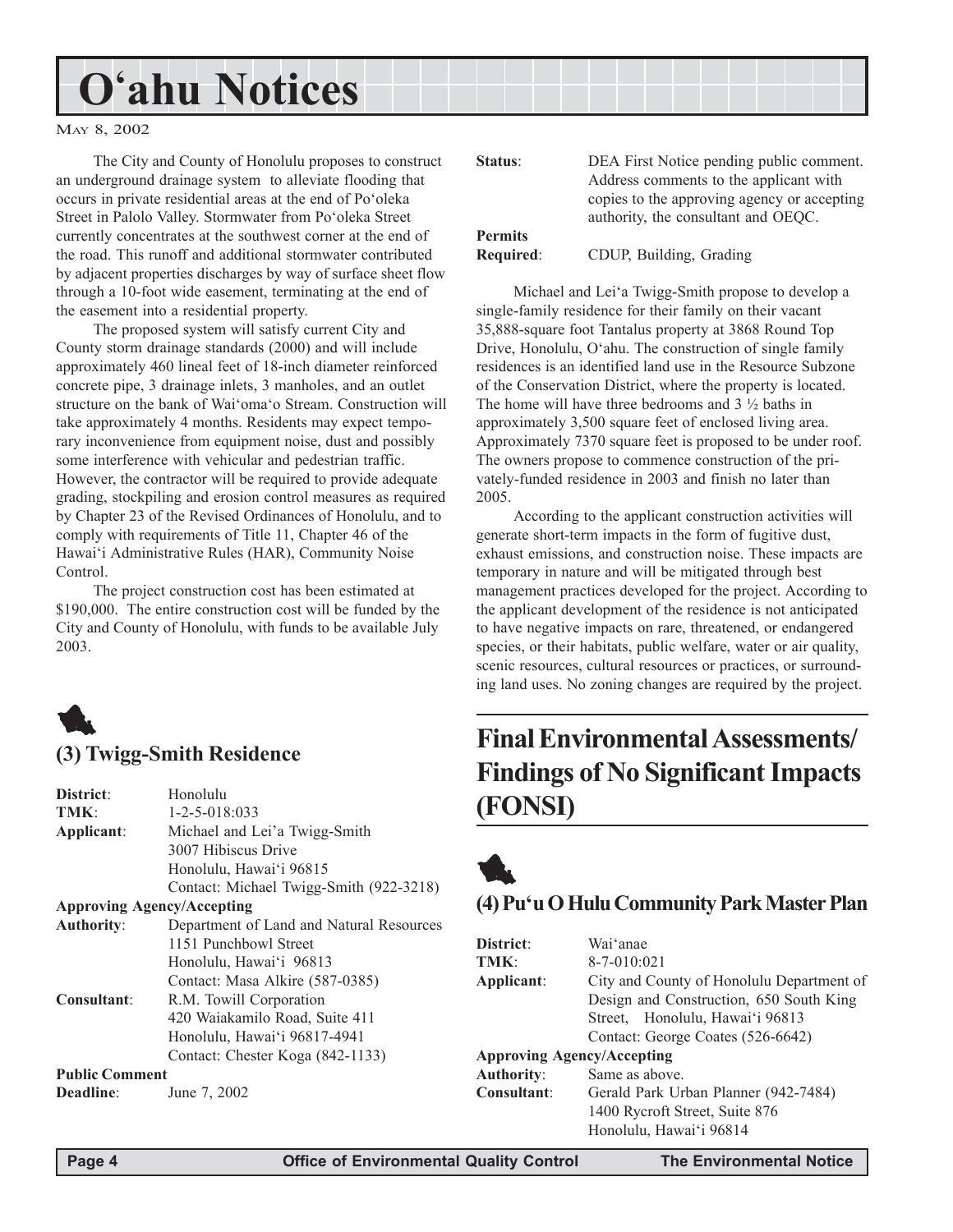MAY 8, 2002

| Status:          | FEA/FONSI issued, project may proceed.  |
|------------------|-----------------------------------------|
| <b>Permits</b>   | Grubbing, grading and stockpiling;      |
| <b>Required:</b> | Building; Excavate Public Right-of-Way; |
|                  | Variance from pollution controls; NPDES |

The Department of Design and Construction, City and County of Honolulu, proposes to construct site improvements at Puëu O Hulu Community Park located at Maëili, Waiëanae District, City and County of Honolulu. Recreation and support facilities proposed for the park are based in part on City facility standards for community parks and from input from members of the Maëili Kai community. Planned recreation facilities include a regulation softball field, little league baseball field, two soccer fields, skateboard park, a recreation center building, children's play apparatus, two outdoor basketball and a volley ball courts. Ancillary facilities include a walkway around the perimeter of the park for walking and jogging, ADA accessible picnic tables, 78 stall parking lot, and landscaping. Water and electrical hookups will be made to existing systems in Kaukama Road or utility stub-outs to the park. Wastewater from the comfort station will be piped to an existing sewer line just beyond the west end of the park. Permanent drainage structures are not proposed. The construction cost of all improvements proposed in the Master Plan is estimated at \$3.5 million and will be funded by the City and County of Honolulu.

The project will be built in 4 phases and improvements constructed as funding is made available through the City and County of Honolulu budgeting and capital improvements project process. Phase 1 construction is scheduled to commence in late 2001 and Phase 2 by April 2002.



#### **(5) Remington Single Family Residence**

| District:          | Ko'olaupoko                              |                |
|--------------------|------------------------------------------|----------------|
| TMK:               | $4 - 4 - 13:34$                          |                |
| Applicant:         | Paul and Wanda Remington                 |                |
|                    | 47-403A Kapehe Street                    | <b>Approv</b>  |
|                    | Kane'ohe, Hawai'i 96744-4845             | Authori        |
|                    | Contact: Paul Remington (239-7310)       |                |
|                    | <b>Approving Agency/Accepting</b>        |                |
| <b>Authority:</b>  | Department of Land and Natural Resources |                |
|                    | 1151 Punchbowl Street, Suite 202         |                |
|                    | Honolulu, Hawai'i 96813                  | <b>Consult</b> |
|                    | Contact: Masa Alkire (587-0385)          |                |
| <b>Consultant:</b> | Pre-Design, Inc.                         |                |
|                    | 146 Hekili Street, Suite 101             |                |
|                    | Kailua, Hawai'i 96734-2835               | Status:        |
|                    | Contact: Paul Remington (263-5547)       | <b>Permits</b> |
| Status:            | FEA/FONSI issued, project may proceed.   | Require        |
|                    |                                          |                |

#### **Permits Required**: CDUP, Building

This 4.503 acre subject property is presently vacant. The subject property is generally steeply sloped, with the proposed residence located on the lower, more gently sloped portion of the property. The property is located within State Conservation District lands (General Subzone). The property is situated at the mauka end of 16 residences in the Condominium Property regime known as Shangri-La. Access from Mokapu Saddle Road is provided by a roadway and utility easement through Shangri-La.

The proposed project is a two story, 3 bedroom residence with an enclosed two car garage totaling around 2,650 square feet of floor area, a 400 square foot detached garage and a swimming pool. The proposed residence is described as an elongated upper floor level sitting atop a compact pedestal. The elongated floor plan allows the dwelling to sit on the natural terrain, thus minimizing grading and allowing the natural runoff of rainwater. The lower floor is compact to keep excavation to a minimum. The project proposes to use a variety of plants to define activity edges and visually soften the exposed surfaces of retaining walls. Approximately 11,000 square feet of the property will be landscaped by reintroducing drought resistant native plant materials.



# **(6) Varona Village Friendship Community Services Project**

| District:                         | 'Ewa                                        |
|-----------------------------------|---------------------------------------------|
| TMK:                              | $9-1-017:069$ (por.)                        |
| Applicant:                        | City and County of Honolulu                 |
|                                   | Department of Community Services            |
|                                   | 715 S. King Street, Suite 311               |
|                                   | Honolulu, Hawai'i 96813                     |
|                                   | Contact: Michael Amii (527-5311)            |
| <b>Approving Agency/Accepting</b> |                                             |
| <b>Authority:</b>                 | City and County of Honolulu                 |
|                                   | Department of Planning and Permitting       |
|                                   | 650 South King Street                       |
|                                   | Honolulu, Hawai'i 96813                     |
|                                   | Contact: Avis Kamimura (523-4437)           |
| Consultant:                       | PBR Hawai'i                                 |
|                                   | 1001 Bishop Street, Pacific Tower Suite 650 |
|                                   | Honolulu, Hawai'i 96813                     |
|                                   | Contact: Vincent Shigekuni (ph: 521-5631)   |
| Status:                           | FEA/FONSI issued, project may proceed.      |
| <b>Permits</b>                    | Conditional Use, SLUDBA, NPDES,             |
| Required:                         | Grading/Building                            |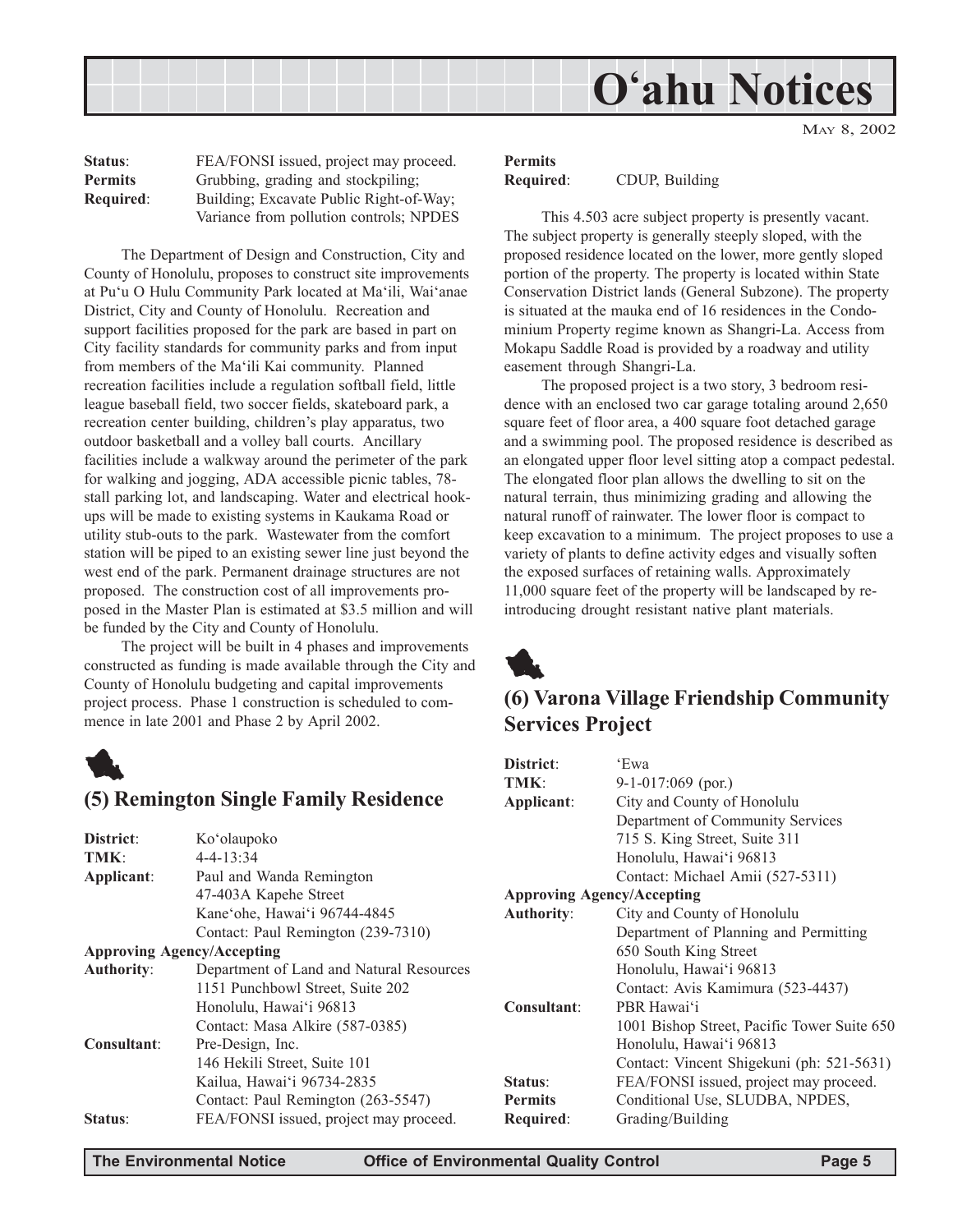#### MAY 8, 2002

To expand the community services in 'Ewa Villages, the City and County of Honolulu Department of Community Services proposes to develop the Varona Village Community Services (VVCS) Project. It should be noted that subsequent to the publication of the Draft Environmental Assessment in July 8, 2001, the Friendship Bible Church, initiator of the Friendship Community Services (FCS) Project, is no longer associated with the project. Instead, the Department of Community Services, a future private developer, or a combination of both entities will be developing the proposed project. The VVCS Project will consist of a community center that may include a park, educational or recreational facilities including classrooms and workshops, and facilities for seniors and other community needs, including child care. As the ëEwa Villages are redeveloping it has become apparent that there is a critical lack of child and elderly care services in the 'Ewa Plain. The VVCS Project proposes to offer both types of services in a home-like setting. In conjunction with the Project, ball courts and other recreational facilities would be developed that could be available for public use after school hours. Many of the existing structures will be renovated for use as the community center and some additional structures will be constructed to complete the campus. The Project will be developed in a historically sensitive manner in accordance with the Memorandum of Agreement dated February 10, 1995 concerning 'Ewa Villages. No long-term negative potential impacts or mitigative measures are expected as a result of this project. Temporary negative impacts will occur during the construction phase and will be minimized by the use of proper mitigating measures. Longterm positive impacts expected include more opportunities for social services, child and elderly care and education. As a logical component of the completion of the 'Ewa Villages project, the VVCS Master Plan represents compatible uses for an existing and growing urbanized area.



# **(7) Wahiawa-Whitmore Village 16-Inch Water Main Interconnection**

| District:                         | Wahiawa                                |
|-----------------------------------|----------------------------------------|
| TMK:                              | 7-1-2:4 & 18; 7-1-3; 7-1-4: and 7-1-10 |
| Applicant:                        | Honolulu Board of Water Supply         |
|                                   | 630 South Beretania Street             |
|                                   | Honolulu, Hawai'i 96843                |
|                                   | Contact: Scot Muraoka (527-5221)       |
| <b>Approving Agency/Accepting</b> |                                        |
| <b>Authority:</b>                 | Honolulu Board of Water Supply         |
|                                   | 630 South Beretania Street             |
|                                   | Honolulu, Hawai'i 96843                |
|                                   | Contact: Clifford Jamile (527-6180)    |

| Consultant:    | Engineering Concepts, Inc.             |
|----------------|----------------------------------------|
|                | 1150 South King Street, Suite 700      |
|                | Honolulu, Hawai'i 96814                |
|                | Contact: Kay Muranaka (591-8820)       |
| Status:        | FEA/FONSI issued, project may proceed. |
| <b>Permits</b> | Sec. 404, Sec. 401 WQC, CZM, SCAP,     |
| Required:      | <b>NPDES</b>                           |

The City and County of Honolulu Board of Water Supply (BWS) proposes to construct a 16-inch water main to provide a second interconnection between the municipal water systems serving the communities of Wahiawa and Whitmore Village in central O'ahu. The two ends of the proposed water main will be constructed within existing public roads in Wahiawa and Whitmore Village, while the central portion located between Clark Street in Wahiawa and Uwalu Circle in Whitmore Village will be located within undeveloped private lands. The proposed alignment encompasses a total of 3,200 linear feet. Approximately 190 feet of water line will be laid across Wahiawa Reservoir and in trenches adjacent to the reservoir requiring excavation below the groundwater table. Use of ductile iron ball joint pipe is proposed for these portions of the pipeline. Ball joint pipe provides a strong, flexible joint without bolts that is well suited for underwater installations. Use of ball joint pipe would also allow the water main to rest on the reservoir bottom, eliminating the need to trench the reservoir invert. Use of ball joint pipe in the trenches on both banks enables laying the pipe in wet conditions, without dewatering.

Construction-related impacts include increased dust, noise, traffic and soil erosion potential. No long term negative impacts are anticipated. The proposed project is scheduled for construction in late 2002, with the actual start date dependent on acquisition of the required permits and approvals. Construction is estimated to last 16 months, including approximately five months to cross Wahiawa Reservoir. The estimated construction cost for the project is \$1.3 million, to be funded by the BWS.



# **(8) Waialua Beach Road Sidewalk Improvements**

| District:  | Waialua                                                                                                                 |
|------------|-------------------------------------------------------------------------------------------------------------------------|
| TMK:       | $6 - 7 - 001$                                                                                                           |
| Applicant: | City and County of Honolulu Department of<br>Design and Construction, 650 South King<br>Street, Honolulu, Hawai'i 96813 |
|            | Contact: Gregory Sue (527-6304)                                                                                         |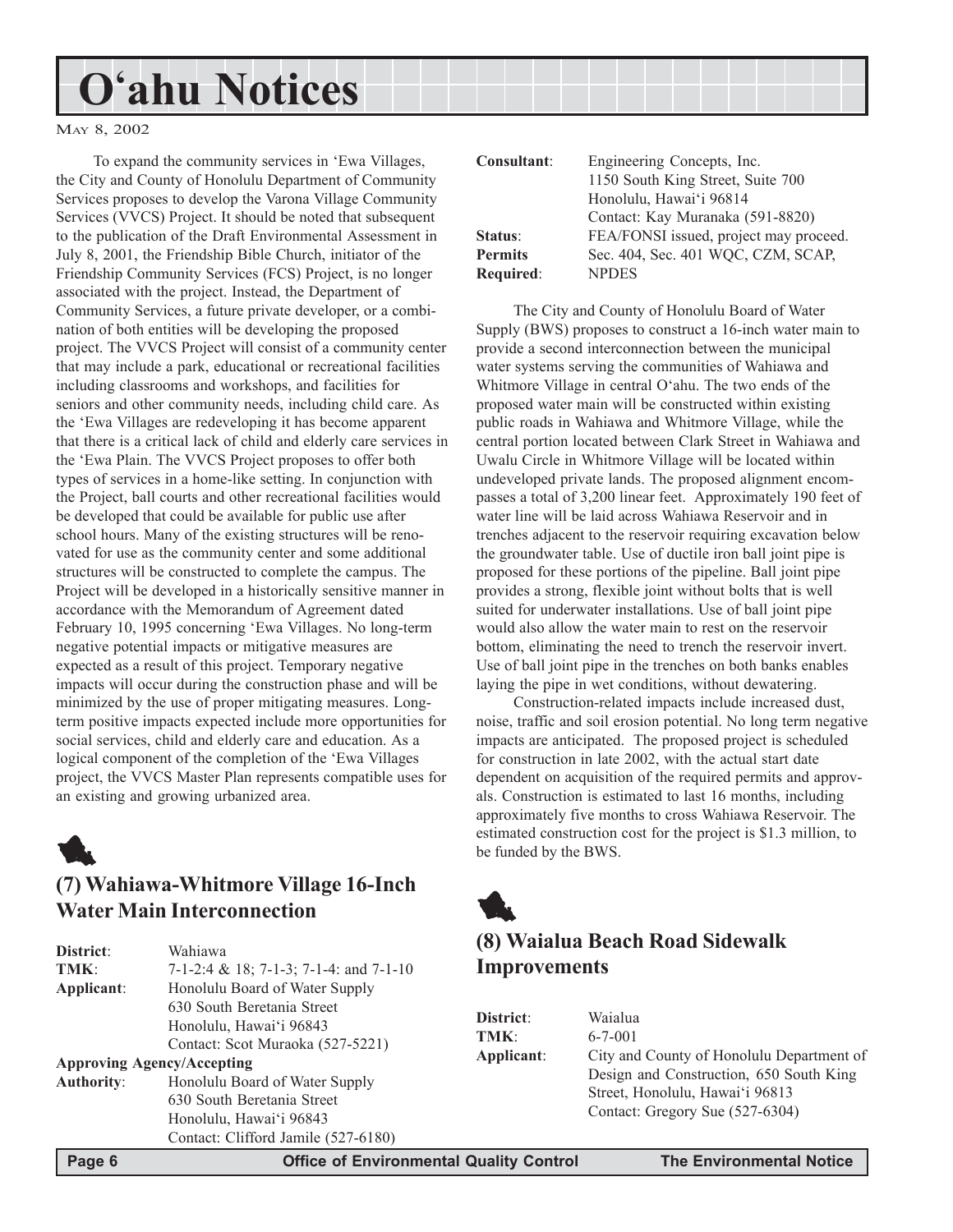MAY 8, 2002

#### **Approving Agency/Accepting**

| Same as above.                          |
|-----------------------------------------|
| Gerald Park Urban Planner (942-7484)    |
| 1400 Rycroft Street, Suite 876          |
| Honolulu, Hawai'i 96814                 |
| FEA/FONSI issued, project may proceed.  |
| Grubbing, Grading and Stockpiling;      |
| Building; Excavate Public Right-of-Way; |
| Variance from Pollution Controls        |
|                                         |

The Department of Design and Construction, City and County of Honolulu, proposes to construct improvements along a section of Waialua Beach Road between Kuoha Street on the west and Ki'iki'i Stream on the east, a distance of approximately 1,850 lineal feet. The proposed improvements are generally confined to the 30-foot wide shoulder and intersecting public and private driveways and roads. Proposed improvements include constructing: a) new concrete curb ramps and concrete walkways at intersecting roads; b) a multi-use pathway; c) cast in place concrete curb and gutter; d) new bus shelters and concrete stepping pads for bus stops; and e) traffic islands at the intersection of Goodale Avenue and Waialua Beach Road. Concrete curb ramps and sidewalks will be built adjoining all driveways within the project limits. The concrete walkways will transition into the asphaltic concrete multi-use pathway. The asphaltic concrete pathway will be 10 feet wide with an overall length of approximately 1,180 LF. The pathway is wide enough to accommodate bicyclists and pedestrians and will be ADA accessible.

The intersection of Goodale Avenue and Waialua Beach Road will be reconstructed. Traffic islands will be built to better define traffic movements and to provide for an accessible sidewalk across Goodale Avenue. Between Goodale Avenue and the Kiikii Stream, the two traffic lanes of Waialua Beach Road will be realigned slightly makai of its current location to accommodate sidewalk improvements on the mauka side of the road. Two construction phases are proposed. Phase I construction would install all planned improvements between Goodale Avenue and Kuoha Street. Construction is projected to commence in 2002 and should be completed before the end of the year. Phase II construction will be contingent on the availability of funds. The estimated construction cost for Phase I is approximately \$300,000.00; Phase II construction is estimated at \$700,000.00.

# 1

## **(9) Waiëanae High School Media Center**

| District <sup>.</sup>             | Wai'anae                               |
|-----------------------------------|----------------------------------------|
| TMK:                              | $8-5-02$ : 018; 8-5-15: 001            |
| Applicant:                        | Department of Accounting and General   |
|                                   | Services                               |
|                                   | 1151 Punchbowl Street, Room 430        |
|                                   | Honolulu, Hawai'i 96813                |
|                                   | Contact: Ralph Morita (586-0486)       |
| <b>Approving Agency/Accepting</b> |                                        |
| <b>Authority:</b>                 | Same as above.                         |
| Consultant:                       | SSFM International, Inc.               |
|                                   | 501 Sumner Street, Suite 502           |
|                                   | Honolulu, Hawai'i 96817                |
|                                   | Contact: Leo Asuncion (531-1308)       |
| Status:                           | FEA/FONSI issued, project may proceed. |
| <b>Permits</b>                    |                                        |
| Required:                         | SMA, Building/Grading                  |

The State Department of Accounting and General Services, on behalf of the Department of Education, proposes to construct a new Media Center building on the Wai'anae High School campus. The school site is located along Farrington Highway in the Waianae District of the island of Oëahu. The project site is located in the northwestern portion of the campus. The Department of Education intends to develop the site by constructing a single-story building with approximately 3,500 square feet of space. Currently, media production courses (e.g., yearbook, newspaper, video production, radio and television broadcasting) are held in various classrooms throughout the campus. Upon completion of construction, this new Media Center building will be used to provide classroom space, and to consolidate a majority of the media production courses into a single building.

# **National Environmental Policy Act (NEPA)**

1 **Ford Island (Moku'ume'ume) Development**

**District**: Honolulu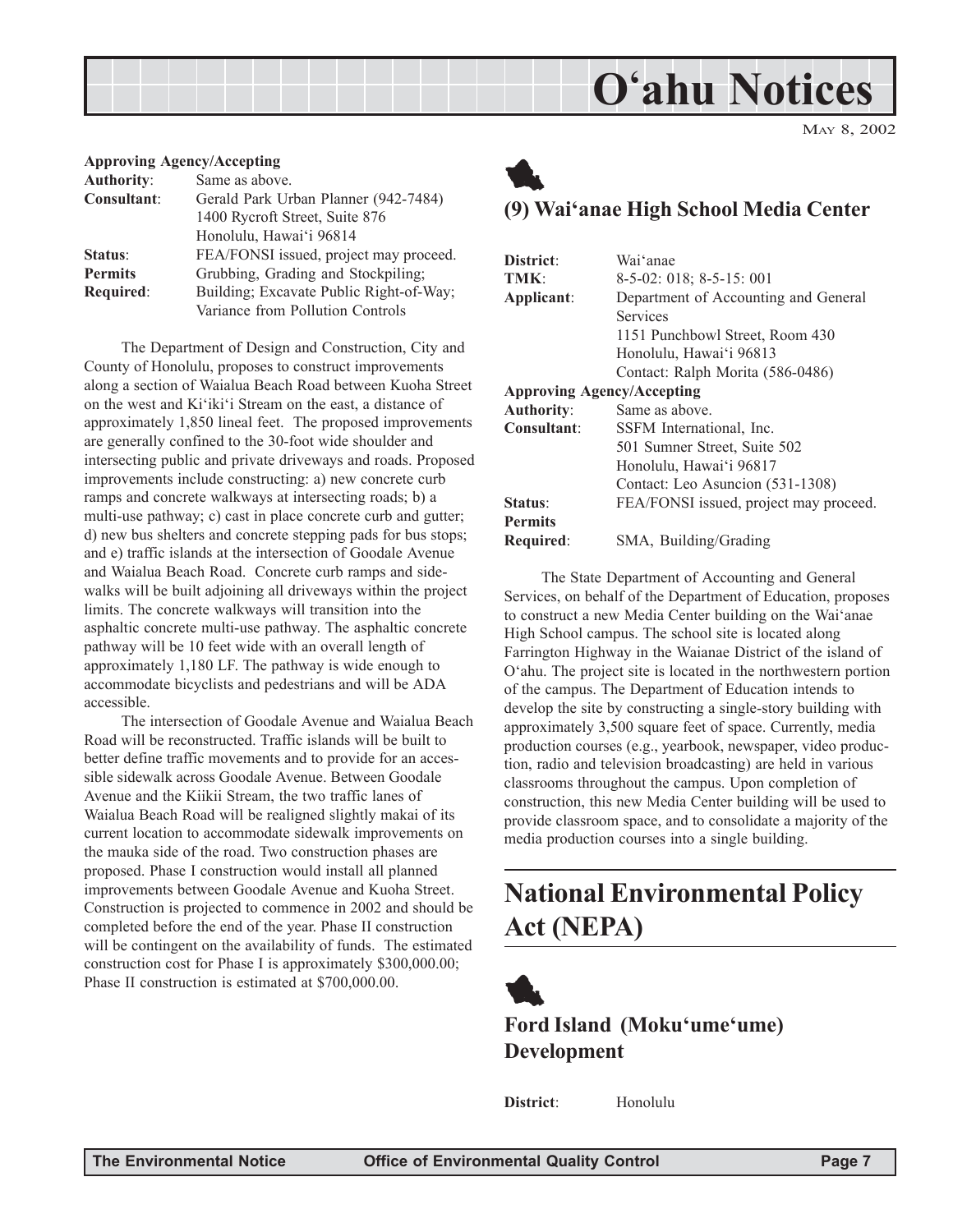#### MAY 8, 2002

| TMK:                              | 9-9-001:015, 9-9-003:999, 9-4-002:012, 9- |
|-----------------------------------|-------------------------------------------|
|                                   | 4-005:009, 9-4-003:006, 9-1-001:001, and  |
|                                   | $9 - 1 - 013:001$                         |
| Applicant:                        | U.S. Navy Commander, Navy Region          |
|                                   | Hawai'i, 517 Russell Avenue               |
|                                   | Pearl Harbor, Hawai'i 96860-4884          |
|                                   | Contact: Stanley Uehara, Code PLN231      |
|                                   | $(471-9338)$                              |
| <b>Approving Agency/Accepting</b> |                                           |
| <b>Authority:</b>                 | Secretary of the Navy, DASN (I&F) via     |
|                                   | Chief of Naval Operations (N456)          |
|                                   | 2211 South Clark Place, Crystal Plaza #5, |
|                                   | Room 680, Arlington, Virginia 22244-5108  |
|                                   | Contact: Ms. Kim DePaul, CNO N456C        |

(703-604-1233) **Consultant**: Belt Collins Hawaiëi 680 Ala Moana Boulevard, Suite 100 Honolulu, Hawai'i 96813-5406 Contact: Ms. Lesley Matsumoto (521-5361)

The Department of the Navy (DON) announces the availability of the Record Of Decision (ROD) to consolidate selected operations on and to pursue limited private development of Ford Island (Moku'ume'ume). This decision (see also ,67 F.R. 18180, April 15, 2002) includes construction of new facilities and the adaptive reuse of existing facilities on Ford Island as well as the sale or lease of selected DON properties on Oëahu, Hawaii, with the use of proceeds to develop and maintain DON facilities at Ford Island. The Ford Island Development Program will improve the efficiency and effectiveness of DON operations, make greater use of its properties, and improve the quality of life of sailors and their families. After carefully analyzing the information presented in the Final Programmatic Environmental Impact Statement for Ford Island Development, DON has determined that Alternative B, Medium Intensity, best meets its needs. DON development on Ford Island includes new construction for up to 420 housing units, Bachelor Enlisted Quarters for up to 1,000 personnel, and infrastructure improvements such as roads and utilities. The development may also include a combination of new construction and adaptive reuse of existing structures for administrative space to accommodate 1,500 additional employees, and a consolidated training complex. Additionally, Alternative B includes private development of up to 75 acres on Ford Island, which could include a historic visitor attraction, and allows for the lease of Halawa Landing and Iroquois Point/Pu'uloa Housing, and the sale of Waikele Branch, Naval Magazine Pearl Harbor and property at the former Naval Air Station Barbers Point. The ROD is being distributed to government agencies, various interested parties, and local libraries including 'Aiea, 'Ewa Beach, Main, Pearl City, Salt Lake/Moanalua, and Waipahu

branches. A limited number of the ROD is available for filling single-copy requests from the contact below. Contact for Further Information: Mr. Stanley Uehara, PLN231, Pacific Division, Naval Facilities Engineering Command, 258 Makalapa Drive, Suite 100, Pearl Harbor, Hawai'i 96860-3134, Telephone: (808) 471-9338, Fax: (808) 474-5909, Email: UeharaSY@efdpac.navfac.navy.mil.



# **Building 199 Demolition, Pearl Harbor Naval Complex, Oëahu**

| District:                         | Honolulu                                     |
|-----------------------------------|----------------------------------------------|
| Applicant:                        | Pacific Division, Naval Facilities Engineer- |
|                                   | ing Command (PACDIV)                         |
|                                   | 258 Makalapa Drive, Suite 100                |
|                                   | Pearl Harbor, Hawai'i 96860-3134             |
|                                   | Contact: Fred Minato, PLN231FM (471-         |
|                                   | 9338)                                        |
| <b>Approving Agency/Accepting</b> |                                              |
| <b>Authority:</b>                 | Department of the Navy                       |
|                                   | Commander in Chief, U.S. Pacific Fleet       |
|                                   | 250 Makalapa Drive                           |
|                                   | Pearl Harbor, Hawai'i 96860-3131             |
|                                   | Contact: Karen Verkennes (474-0745)          |
| Consultant:                       | Helber Hastert & Fee Planners                |
|                                   | 733 Bishop Street, Suite 2590                |
|                                   | Honolulu, Hawai'i 96813                      |

Contact: Gail Renard (545-2055)

Pursuant to the Council on Environmental Quality Regulations (40 CFR Parts 1500-1508) implementing procedural provisions of the National Environmental Policy Act, the Department of the Navy gives notice that an Environmental Assessment (EA) has been prepared and an Environmental Impact Statement (EIS) is not required for the proposed demolition of Building 199 at the Pearl Harbor Naval Complex, O'ahu, Hawai'i. The proposed action is to demolish Building 199. Commander, Navy Region Hawaii (CNRH) has determined that the building is excess to its mission requirements. By demolishing Building 199, CNRH will reduce its inventory of excess facilities, eliminate future operations and maintenance costs associated with the facility, and allow limited resources to be applied to higher priority mission-related or historic preservation activities. Building 199 is located within the boundaries of the U.S. Naval Base Pearl Harbor National Historic Landmark (PHNHL), and is deemed eligible for listing on the National Register of Historic Places as a contributing property to the PHNHL. Building 199 is classified in the Cultural Resources Manage-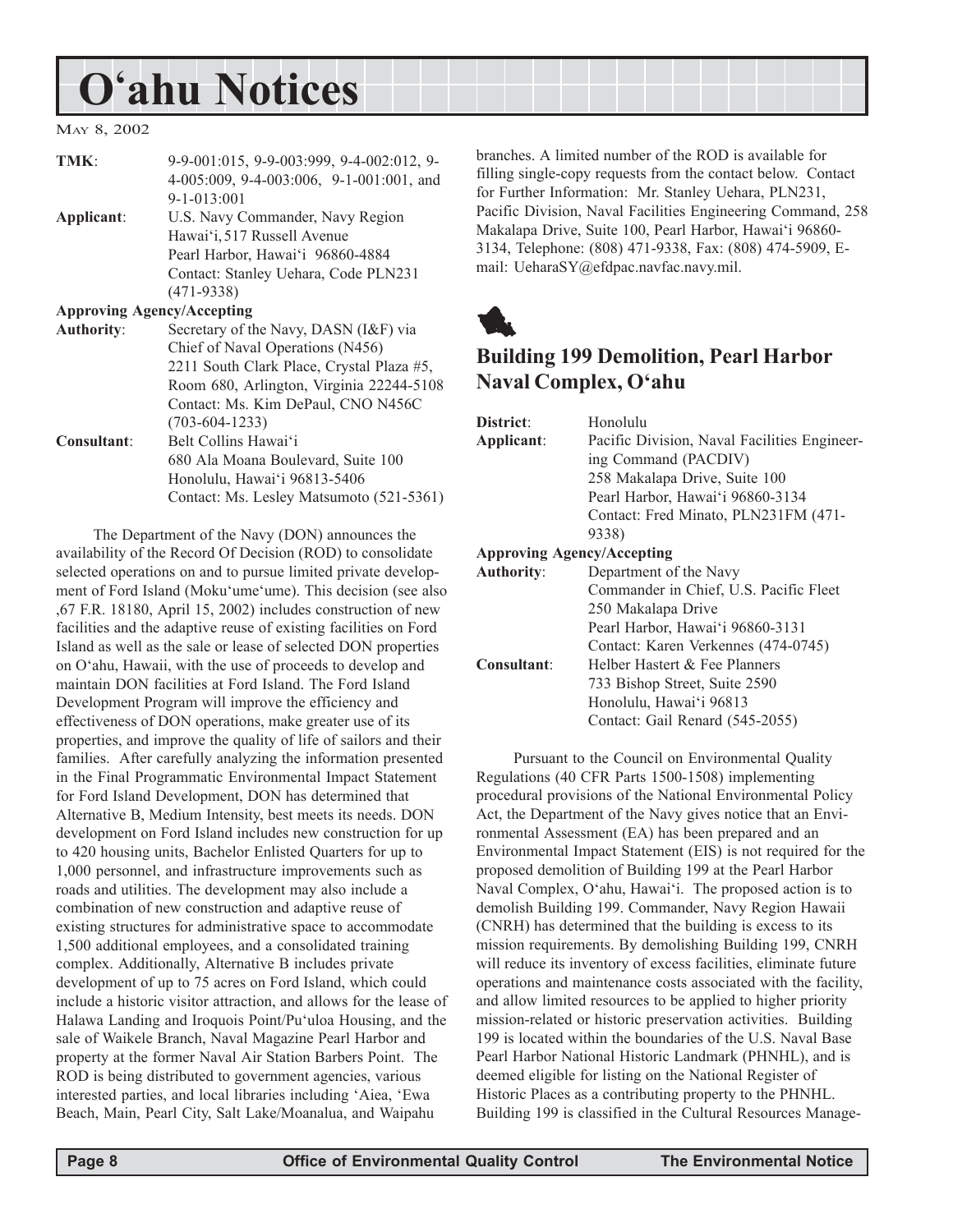

ment Plan (CRMP) as a Category III facility (i.e., relatively minor importance for defining the historic character of PHNHL). The proposed action would not result in significant impacts on the following resource areas: physical conditions, biological resources, social, traffic, utilities, visual environment, archaeology, hazardous and regulated materials, land use, and solid waste. The proposed action would not create environmental health and safety risks that may disproportionately affect children and minority or disadvantaged population. There will be no reasonably foreseeable direct and indirect effects on any coastal use or resource of the State's coastal zone and a consistency determination is not required. The Navy completed a National Historic Preservation Act Section 106 review process by consulting with the Advisory Council on Historic Preservation, the Hawaii State Historic Preservation Officer, the National Park Service, the Historic Hawaii Foundation, and the National Trust for Historic Preservation. A Memorandum of Agreement was executed to conclude consultation pursuant to Advisory Council on Historic Preservation regulation 36 CFR Part 800. Based on information gathered during preparation of the EA, the Department of the Navy finds that implementation of the proposed action would not significantly impact the environment. The FONSI and EA addressing this proposed action may be obtained from: Commander, Pacific Division, Naval Facilities Engineering Command, 258 Makalapa Drive, Suite 100, Pearl Harbor, Hawaiëi 96860-3134 (Attention: Mr. Fred Minato, PLN231FM), telephone (808) 471-9338. A limited number of copies of the EA are available to fill single copy requests.



## **Building 693 Demolition, Pearl Harbor Naval Complex, Oëahu**

| District:         | Honolulu                                     |
|-------------------|----------------------------------------------|
| Applicant:        | Pacific Division, Naval Facilities Engineer- |
|                   | ing Command (PACDIV)                         |
|                   | 258 Makalapa Drive, Suite 100                |
|                   | Pearl Harbor, Hawai'i 96860-3134             |
|                   | Contact: Fred Minato, PLN231FM (471-         |
|                   | 9338)                                        |
|                   | <b>Approving Agency/Accepting</b>            |
| <b>Authority:</b> | Department of the Navy                       |
|                   | Commander in Chief                           |
|                   | U.S. Pacific Fleet                           |
|                   | 250 Makalapa Drive                           |
|                   | Pearl Harbor, Hawai'i 96860-3131             |
|                   | Contact: Karen Verkennes (474-0745)          |

**Consultant**: Helber Hastert & Fee Planners 733 Bishop Street, Suite 2590 Honolulu, Hawai'i 96813 Contact: Gail Renard (545-2055)

Pursuant to the Council on Environmental Quality (CEQ) regulations (40 CFR Parts 1500-1508) implementing the procedural provisions of the National Environmental Policy Act (NEPA), and the Chief of Naval Operations Instruction (OPNAVINST) 5090.1B, the Department of the Navy gives notice that an Environmental Assessment (EA) has been prepared and an Environmental Impact Statement (EIS) is not required for the proposed demolition of Building 693 at the Pearl Harbor Naval Complex. The proposed action is to demolish Building 693. Commander Navy Region Hawaii (CNRH) has determined that the building is excess to its mission requirements. By demolishing Building 693, CNRH will reduce its inventory of excess facilities, eliminate future operations and maintenance costs associated with the facility, and allow limited resources to be applied to higher priority mission-related or historic preservation activities. Building 693 is located within the boundaries of the U.S. Naval Base Pearl Harbor National Historic Landmark (PHNHL), and is deemed eligible for listing on the National Register of Historic Places, as a contributing property to the PHNHL. Building 693 was designated as a Category III facility (i.e., relatively minor importance for defining the historic character of PHNHL) and is situated within the Submarine Base Historic Management Zone designated in the Integrated Cultural Resources Management Plan (ICRMP). The Proposed Action would not result in significant impacts on the following resource areas: physical conditions, biological resources, social, traffic, utilities, visual environment, archaeology, hazardous and regulated materials, land use and solid waste. The proposed action will not create environmental health and safety risks that may disproportionately affect children and minority or disadvantaged population. There will be no reasonably foreseeable direct and indirect effects on any coastal use or resource of the State's coastal zone and a consistency determination is not required. The Navy completed a National Historic Preservation Act Section 106 review process by consulting with the Advisory Council on Historic Preservation, the State Historic Preservation Officer, the National Park Service, the Historic Hawai'i Foundation, and the National Trust for Historic Preservation. A Memorandum of Agreement was executed to conclude consultation pursuant to Advisory Council on Historic Preservation regulation 36 CFR Part 800. Based on information gathered during the preparation of the EA, the Navy finds that the proposed demolition of Building 693 will not significantly impact the environment. The EA and FONSI prepared by the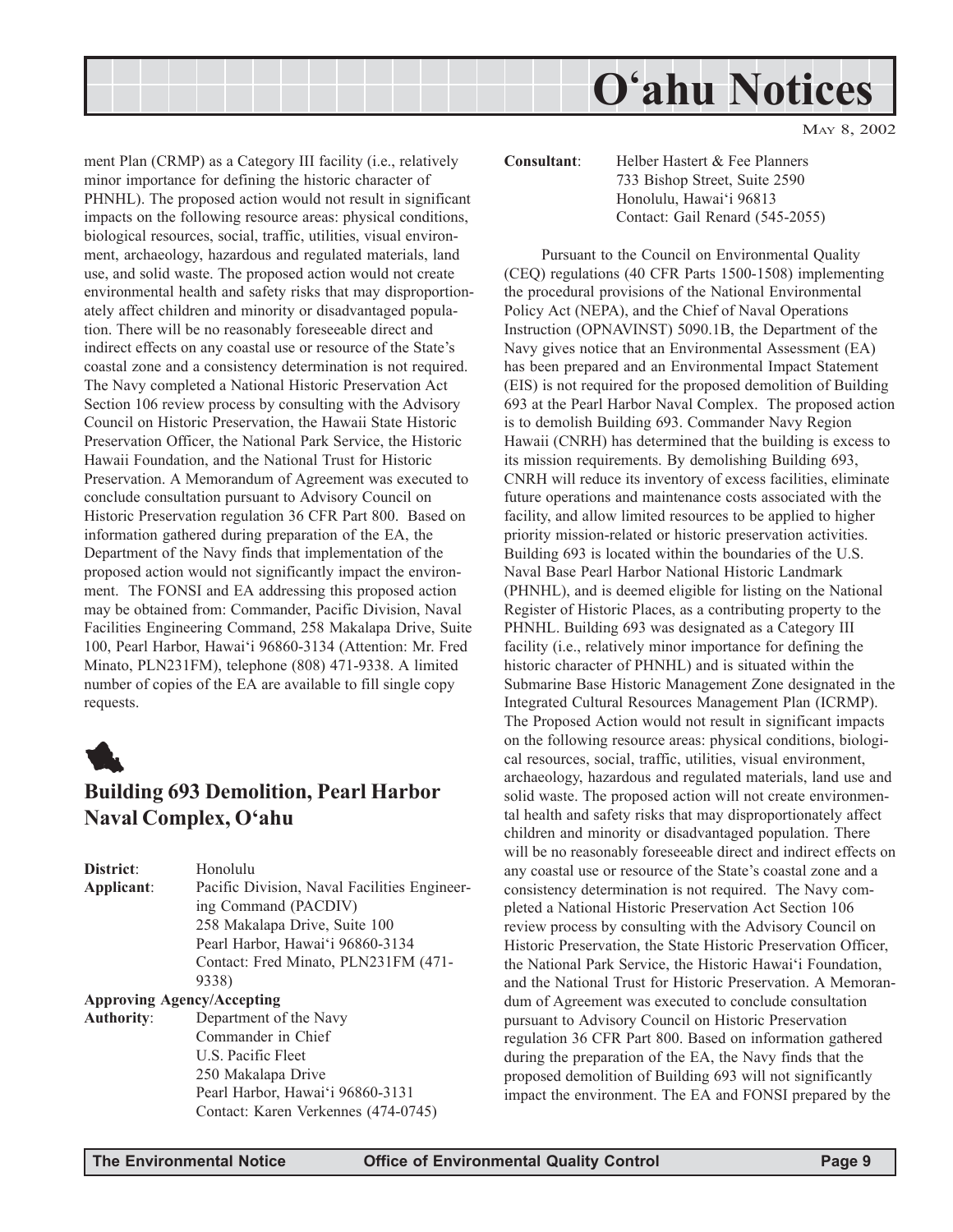#### MAY 8, 2002

Navy addressing this proposed action is on file and interested parties may obtain a copy from: Commander, Pacific Division, Naval Facilities Engineering Command, 258 Makalapa Drive, Suite 100, Pearl Harbor, Hawai'i 96860-3134 (Attention: Mr. Fred Minato, PLN231FM), telephone (808) 471- 9338. A limited number of copies are available to fill single copy requests.



# **Building 695 Demolition, Pearl Harbor Naval Complex, Oëahu**

| District:  | Honolulu                                     |
|------------|----------------------------------------------|
| Applicant: | Pacific Division, Naval Facilities Engineer- |
|            | ing Command (PACDIV)                         |
|            | 258 Makalapa Drive, Suite 100                |
|            | Pearl Harbor, Hawai'i 96860-3134             |
|            | Contact: Fred Minato, PLN231FM (471-         |
|            | 9338)                                        |
|            | <b>Approving Agency/Accepting</b>            |
| Authority: | Department of the Navy                       |
|            | $Cequation and in CbinC$                     |

|             | Commander in Chief, U.S. Pacific Fleet |
|-------------|----------------------------------------|
|             | 250 Makalapa Drive                     |
|             | Pearl Harbor, Hawai'i 96860-3131       |
|             | Contact: Karen Verkennes (474-0745)    |
| Consultant: | Helber Hastert & Fee Planners          |
|             | 733 Bishop Street, Suite 2590          |
|             | Honolulu, Hawai'i 96813                |
|             | Contact: Gail Renard (545-2055)        |

Pursuant to the Council on Environmental Quality regulations (40 CFR Parts 1500-1508) implementing the procedural provisions of the National Environmental Policy Act (NEPA), and the Chief of Naval Operations Instruction (OPNAVINST) 5090.1B, the Department of the Navy gives notice that an Environmental Assessment (EA) has been prepared and an Environmental Impact Statement (EIS) is not required for the proposed demolition of Building 695 at the Pearl Harbor Naval Complex, O'ahu, Hawai'i. The proposed action is to demolish Building 695. Commander Navy Region Hawaii (CNRH) has determined that the building is excess to its mission requirements. By demolishing Building 695, CNRH will reduce its inventory of excess facilities, eliminate future operations and maintenance costs associated with the facility, and allow limited resources to be applied to higher priority mission-related or historic preservation activities. Building 695 is located just outside the boundaries of the U.S. Naval Base Pearl Harbor National Historic Landmark (PHNHL), and is eligible for listing on the National Register of Historic Places. Building 695 is classified in the Cultural Resources Management Plan (CRMP) as a Category III facility (i.e., relatively minor importance for defining the historic character of PHNHL) and is not located within a historic management zone in the Integrated Cultural Resource Management Plan (ICRMP). The proposed action would not result in significant impacts on the following resource areas: physical conditions, biological resources, social, traffic, utilities, visual environment, archaeology, hazardous and regulated materials, land use and solid waste. The proposed action will not create environmental health and safety risks that may disproportionately affect children and minority or disadvantaged population. There will be no reasonably foreseeable direct and indirect effects on any coastal use or resource of the State's coastal zone and a consistency determination is not required. The Navy completed a National Historic Preservation Act Section 106 review process by consulting with the State Historic Preservation Officer, the Historic Hawaiëi Foundation, and the National Trust for Historic Preservation, and afforded the Advisory Council on Historic Preservation (ACHP) and the National Park Service the opportunity to comment. The process was concluded with an executed Memorandum of Agreement pursuant to ACHP regulation 36 CFR Part 800. Based on information gathered during the preparation of the EA, the Navy finds that the proposed demolition of Building 695 will not significantly impact the environment. The EA and FONSI prepared by the Navy addressing this proposed action is on file and interested parties may obtain a copy from: Commander, Pacific Division, Naval Facilities Engineering Command, 258 Makalapa Drive, Suite 100, Pearl Harbor, Hawaiëi 96860-3134 (Attention: Mr. Fred Minato, PLN231FM), telephone (808) 471-9338. A limited number of copies are available to fill single copy requests.

# 1

# **Hawaiëi Army National Guard (HIARNG) Integrated Cultural Resources Management Plan (ICRMP)**

| Applicant:                        | Hawai'i Army National Guard              |
|-----------------------------------|------------------------------------------|
|                                   | 3949 Diamond Head Road                   |
|                                   | Honolulu, Hawai'i 96816-4495             |
|                                   | Contact: Capt Charles Anthony (733-4258) |
| <b>Approving Agency/Accepting</b> |                                          |
| Authority:                        | State Dept. of Defense                   |
|                                   | 3949 Diamond Head Road                   |
|                                   | Honolulu, Hawai'i 96816-4495             |
|                                   | Contact: Wendy Tolleson (733-4267)       |
|                                   |                                          |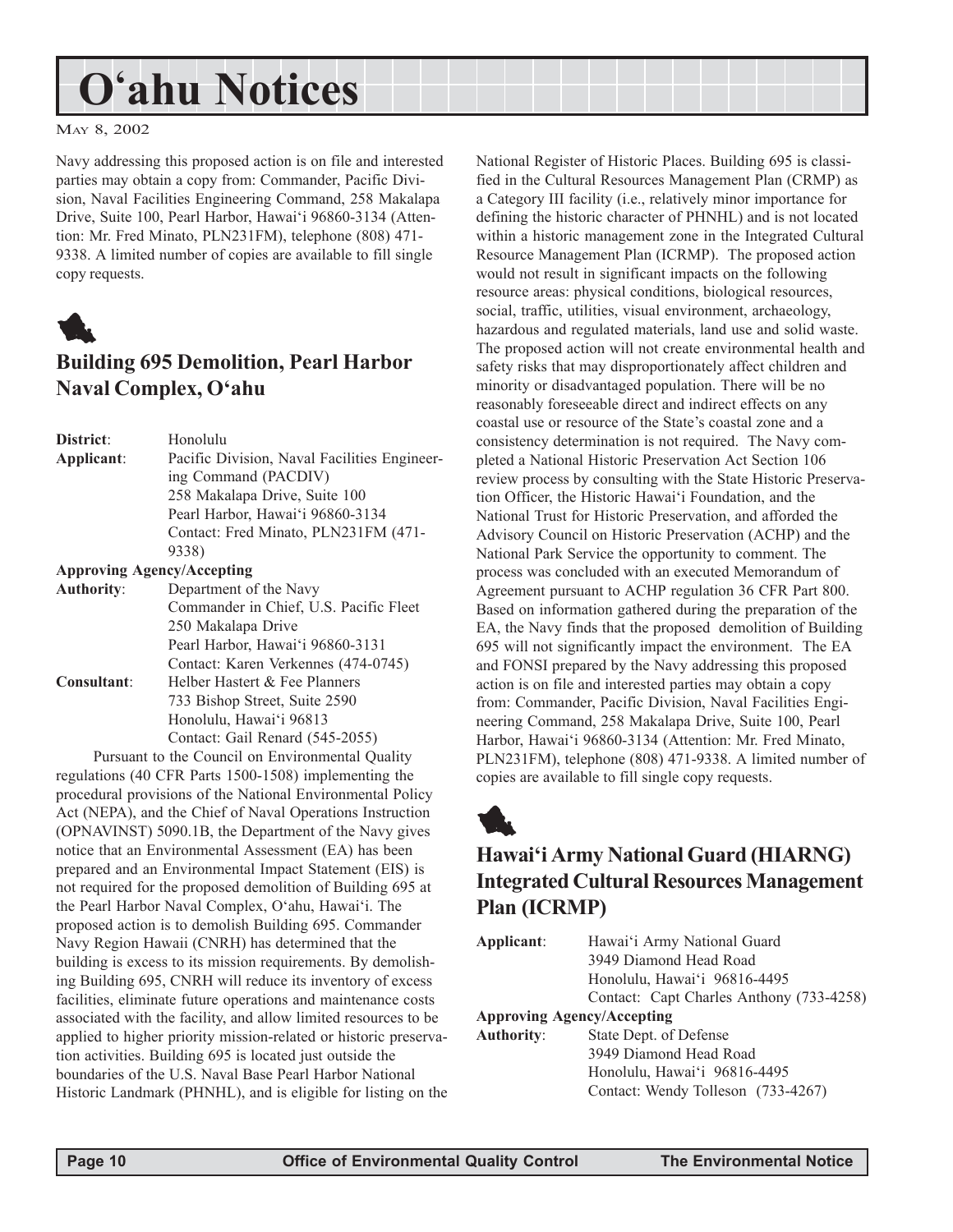

This Integrated Cultural Resources Management Plan (ICRMP) is a five-year plan that presents management protocols and formalizes standard operating procedures (SOP) for the fiscal years 2001 (FY01) through FY06, and is required by Army Regulation 200-4 (AR 200-4) Cultural Resources. These protocols and SOP's support the training mission by assuring compliance with State and Federal cultural resources and historic sites regulations for properties under the control of the Hawaiëi Army National Guard (HIARNG). These resources include archaeological sites, Native Hawaiian traditional cultural places (TCP) and sacred sites, objects of cultural and historical significance, and structures of historical and architectural significance. The ICRMP offers facility specific protocols to identify, evaluate, preserve, maintain, and protect the HIARNG's cultural resources and historic properties. It identifies research and data collection needs, and offers strategies based on these needs. It provides methods for tracking and monitoring the conditions of the installation's resources over a five-year period. The ICRMP assures compliance by establishing a framework for consultation between the HIARNG, the National Guard Bureau (NGB), the Native Hawaiian community, the Office of Hawaiian Affairs (OHA), the State Historic Preservation Officer (SHPO), the Advisory Council on Historic Preservation (ACHP), other branches of the Department of Defense (DoD), and the public. The ICRMP integrates cultural resources management with current mission activities. The ICRMP is the commander's decision document for cultural resources compliance and management and identifies potential conflicts between the installation's mission and protection of its resources, and documents how those conflicts may be resolved to maintain the use of land for mission purposes. To obtain a copy of the ICRMP, please contact LTC Ron Swafford, Environmental Protection Specialist of the HIARNG Environmental Office at 3949 Diamond Head Road, Honolulu, Hawai'i 96816. The phone number is 733-4214. The document is also available at all the regional public libraries.



# **Naval Magazine (NAVMAG) Pearl Harbor Integrated Natural Resources Management Plan (INRMP), Oëahu**

**District**: Honolulu **Applicant**: Pacific Division, Naval Facilities Engineering Command (PACDIV), 258 Makalapa Drive, Suite 100, Pearl Harbor, Hawai'i 96860-3134, Contact: Cory Waki, PLN231CW (471-2801)

| <b>Approving Agency/Accepting</b> |                                        |
|-----------------------------------|----------------------------------------|
| <b>Authority:</b>                 | Department of the Navy                 |
|                                   | Commander in Chief, U.S. Pacific Fleet |
|                                   | 250 Makalapa Drive                     |
|                                   | Pearl Harbor, Hawai'i 96860-3131       |
|                                   | Contact: Karen Verkennes (474-0745)    |
| <b>Consultant:</b>                | Belt Collins Hawai'i Ltd               |
|                                   | 680 Ala Moana Blvd, First Floor        |
|                                   | Honolulu, Hawai'i 96813                |
|                                   | Contact: Lesley Matsumoto (521-5361)   |

Pursuant to the Council on Environmental Quality regulations (40 CFR Parts 1500-1508) implementing the procedural provisions of the National Environmental Policy Act (NEPA), the Department of the Navy gives notice that an Environmental Assessment (EA) has been prepared and an Environmental Impact Statement is not required for the proposed implementation of an Integrated Natural Resource Management Plan (INRMP) at Naval Magazine (NAVMAG) Pearl Harbor. The proposed action is to modify the existing Natural Resources Management Plan (NRMP) and practices at NAVMAG Pearl Harbor to develop and implement an INRMP consistent with the military use of the property and the goals and objectives established by the Sikes Act Improvement Act (SAIA). The goal of the proposed action is to implement an ecosystem-based conservation program that provides for conservation and rehabilitation of natural resources in a manner that is consistent with the military mission of NAVMAG Pearl Harbor; integrates and coordinates all natural resources management activities; provides for sustainable multipurpose use of natural resources; and provides for public access for use of natural resources subject to safety and military security considerations. The INRMP addresses the three branches of NAVMAG Pearl Harbor which are located at three noncontiguous locations on O'ahu. They are referred to as NAVMAG Pearl Harbor Lualualei Branch, NAVMAG Pearl Harbor West Loch Branch where the headquarters contingent is located, and NAVMAG Pearl Harbor Waikele Branch. Potential environmental impacts of the proposed action associated with geology and soils, groundwater, surface water, noise/air quality, terrestrial flora and fauna, forestry, wetlands, threatened and endangered species, land use, outdoor recreation, socioeconomics, infrastructure, public health and safety, and cultural resources were analyzed. Based on this analysis, the proposed action will not result in significant adverse impacts. Based on information gathered during preparation of the EA, the Department of the Navy finds that implementation of the proposed action would not have a significant impact on the quality of the human or natural environment or generate significant controversy. The FONSI and EA addressing this proposed action may be obtained from: Commander, Pacific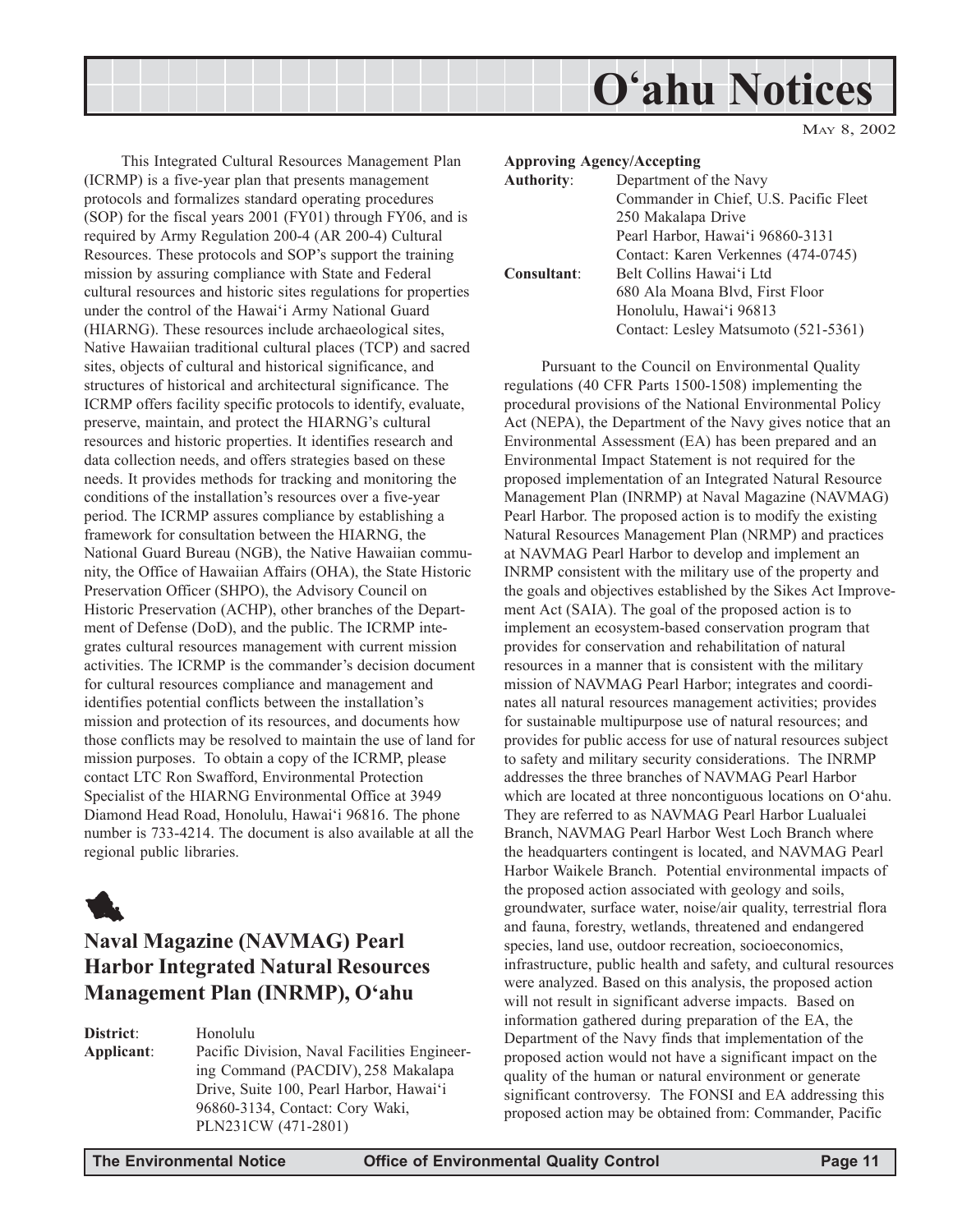MAY 8, 2002

Division, Naval Facilities Engineering Command, 258 Makalapa Drive, Suite 100, Pearl Harbor, Hawai'i 96860-3134 (Attention: Mr. Cory Waki, PLN231CW), telephone (808) 471-9338. A limited number of copies of the EA are available to fill single copy requests.

# **Previously Published Projects Pending Public Comments**

## **Draft Environmental Assessments**

#### **1.** Dole Street Parking Structure at UH

**Applicant:** University of Hawai'i at Manoa 2444 Dole Street Honolulu, Hawai'i 96822 Contact: Ron Lau (956-6254)

#### **Approving Agency/Accepting**

| Authority:            | Same as above. |
|-----------------------|----------------|
| <b>Public Comment</b> |                |
| <b>Deadline:</b>      | May 23, 2002   |

#### **1. Foster Botanical Garden Master Plan**

**Applicant**: City & County of Honolulu Department of Design & Construction 650 South King Street, 9th Floor Honolulu, Hawai'i 96813 Contact: Terry Hildebrand (523-4696)

#### **Approving Agency/Accepting**

**Authority**: Same as above. **Public Comment Deadline**: May 23, 2002

#### **1. Manoa Stream Tributary Retaining Wall**

**Applicant**: City and County of Honolulu Department of Design and Construction 650 South King Street Honolulu, Hawai'i 96813 Contact: Ray Nakahara (523-4041)

**Approving Agency/Accepting Authority**: Same as above.

**Public Comment Deadline**: May 23, 2002 1 **Mirikitani After-The-Fact Wood Deck**

| Applicant:        | Helene B. & Clifford K. Mirikitani Jr. Trust |
|-------------------|----------------------------------------------|
|                   | 2236 O'ahu Avenue                            |
|                   | Honolulu, Hawai'i                            |
|                   | Contact: Helene Mirikitani (949-3768)        |
|                   |                                              |
|                   | <b>Approving Agency/Accepting</b>            |
| <b>Authority:</b> | City and County of Honolulu                  |
|                   | Department of Planning and Permitting        |

650 South King Street, 7th Floor Honolulu, Hawai'i 96813 Contact: Dana Teramoto (523-4648)

**Public Comment**

**Deadline**: May 23, 2002

## **Draft Environmental Impact Statements**

#### $\triangle$  Waiau Fuel Pipeline Project

**Applicant**: Hawaiian Electric Company, Inc. P.O. Box 2750 Honolulu, Hawai'i 96840-0001

Contact: Ken Fong (543-7746)

#### **Approving Agency/Accepting**

**Authority**: Department of Transportation Harbors Division 869 Punchbowl Street Honolulu, Hawai'i 96813-5097 Contact: Jadine Urasaki (587-1927)

## **Public Comment**

**Deadline**: June 7, 2002

1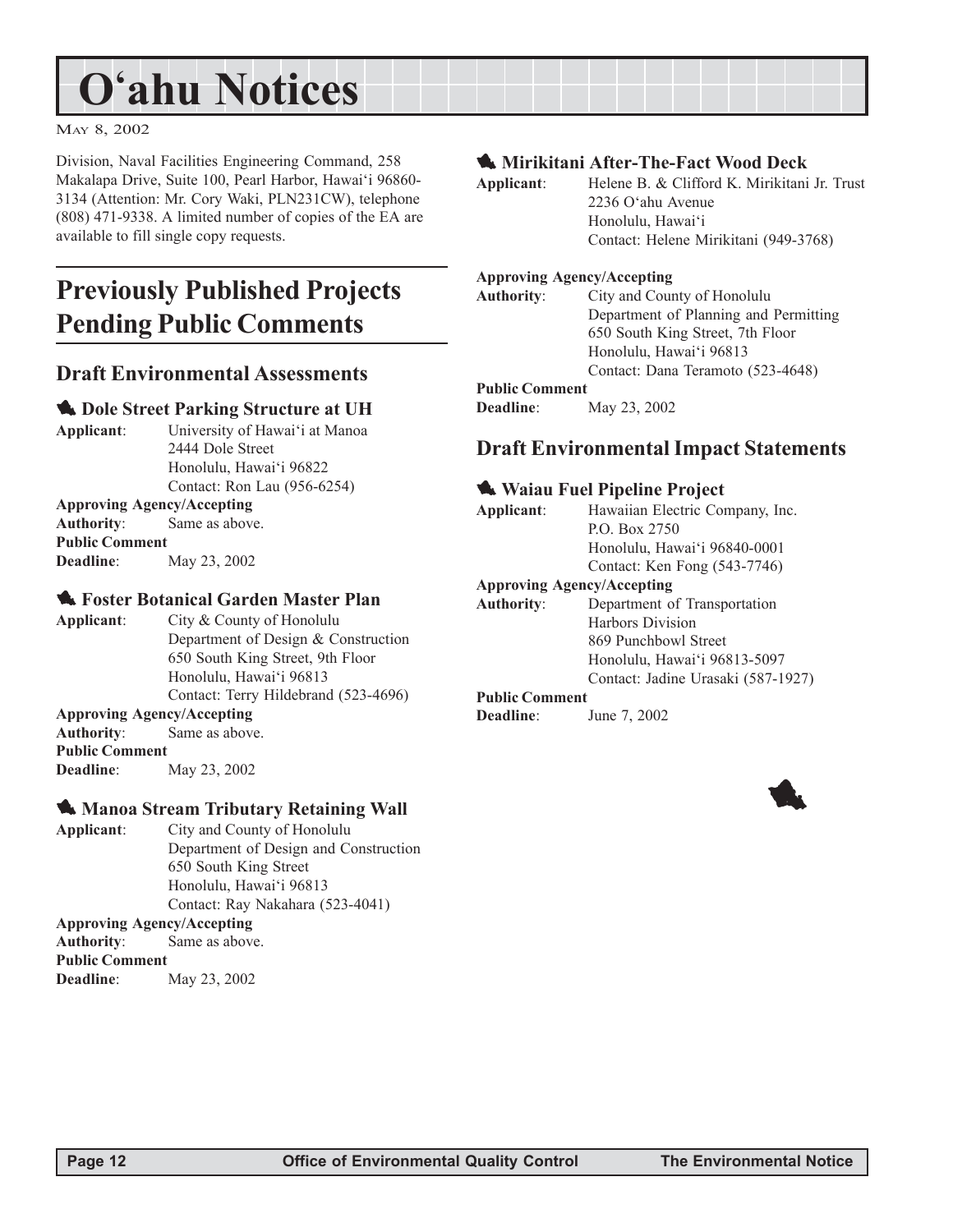# **Maui Notices**

MAY 8, 2002

**Final Environmental Assessments/Findings of No Significant Impacts (FONSI)**



# **(1) Piëilani Highway Improvements (Mokulele Highway to Kilohana Drive)**

**District**: Wailuku TMK: NA (Roadway Right-of-Way) **Applicant**: Department of Transportation Highways Division 650 Palapala Drive Kahului, Hawai'i 96732 Contact: Fred Cajigal (873-3535)

**Approving Agency/Accepting**

| <b>Authority:</b> | Same as above.                         |
|-------------------|----------------------------------------|
| Consultant:       | Munekiyo & Hiraga, Inc.                |
|                   | 305 High Street, Suite 104             |
|                   | Wailuku, Hawai'i 96793                 |
|                   | Contact: Michael Munekiyo (244-2015)   |
| Status:           | FEA/FONSI issued, project may proceed. |
| <b>Permits</b>    |                                        |
| Required:         | NPDES, ROW                             |

The State Department of Transportation, Highways Division (DOT), proposes the design and implementation of restriping and related improvements to approximately 5.8 miles of the Piëilani Highway from the intersection at Mokulele Highway to the intersection at Kilohana Drive in the Kihei District of the island of Maui, Hawai'i. The proposed improvements will utilize the existing highway right-of-way to provide two (2) additional travel lanes, one (1) in each direction. The proposed project is intended to address existing traffic capacity constraints, as well as provide interim relief for projected increases in volume along the project corridor. The major work elements of the proposed project are as follows: (1) restripe and convert the existing 10 ft. wide paved shoulders on each edge of road to an additional traffic lane; (2) pave into existing gutters to provide minimum 6 ft. wide paved shoulders (at bridges, 2 ft. wide shoulders to be provided); (3) construct an operational and functional drainage system as appropriate; (4) modify intersections in order to permit shoulder lane passage through intersections; (5) relocate existing traffic signals at all applicable intersections as necessary to permit shoulder lane

passage through the intersections; (6) replace traffic signal mast arms and add signal heads, as necessary; (7) restripe intersections and crosswalks; and (8) add, change and/or relocate regulatory traffic signs. The proposed project will involve the use of State and County funds. It is estimated that the proposed project will cost \$4.75 million to complete. Construction of the project will commence upon the receipt of applicable regulatory permits, approvals, and contractor selection. Project construction is estimated to last about eleven months.



**1**

**3 2**

# **(2) Waiehu Kou Phase 3**

| District <sup>.</sup>             | Wailuku                                |
|-----------------------------------|----------------------------------------|
| TMK:                              | $3 - 2 - 12:09$                        |
| Applicant:                        | Department of Hawaiian Home Lands      |
|                                   | P.O. Box 1879                          |
|                                   | Honolulu, Hawai'i 96805                |
|                                   | Contact: Stewart Matsunaga (587-6454)  |
| <b>Approving Agency/Accepting</b> |                                        |
| <b>Authority:</b>                 | Same as above.                         |
| Consultant:                       | Townscape, Inc.                        |
|                                   | 900 Fort Street Mall, Suite 1160       |
|                                   | Honolulu, Hawai'i 96813                |
|                                   | Contact: Joanne Hiramatsu (536-6999)   |
| Status:                           | FEA/FONSI issued, project may proceed. |
| <b>Permits</b>                    |                                        |
| Required:                         | Grading, Building                      |
|                                   |                                        |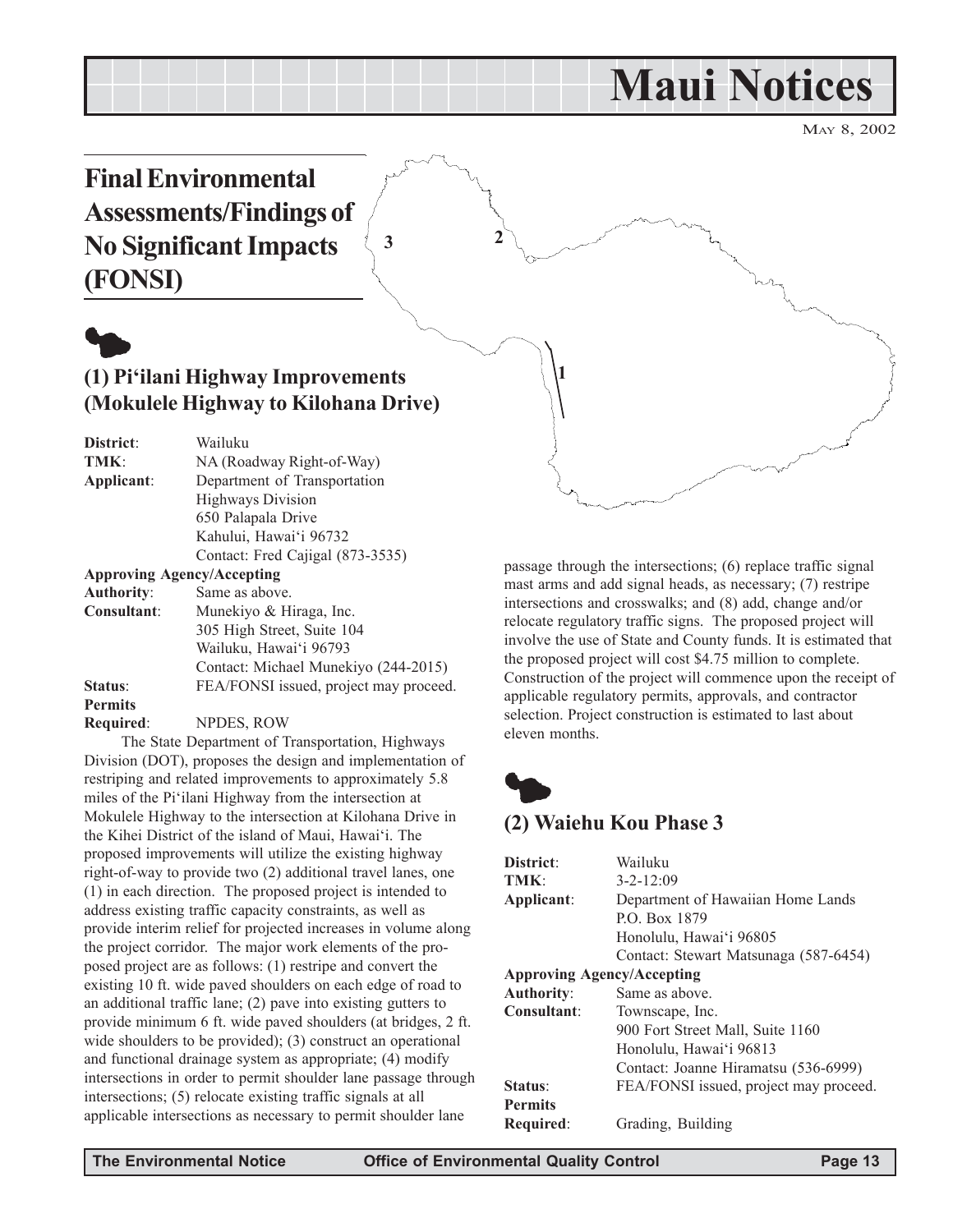# **Maui Notices**

#### MAY 8, 2002

The Department of Hawaiian Home Lands (DHHL) is planning to develop approximately 60 single-family lots for the purpose of providing homes for native Hawaiian beneficiaries on Maui. Single-family lot sizes will average 7,500 square feet with a minimum lot size of 6,000 square feet in accordance with R-1 zoning designation for the County of Maui. Sewer service will be provided to the site via the County sewer system. Potable water service will be provided by the County water system. An underground drainage system will be installed within the streets and directed to an existing drainage detention basin. Offsite drainage facilities have been constructed such that there will be no increase in the volume of storm water leaving the site and entering the existing drainage system. Maui Electric Company will provide electric service to the site via overhead lines. Sandwich Isles Communications, Inc. will provide underground telephone service to the site and Hawaiëi Cablevision will provide cable television service. It is anticipated that the cable lines will be placed within the same duct system as the telephone lines. Environmental studies were performed on the site and there were no proposed, rare, threatened, or endangered plants or animals on the site. Past cultural practices were not known to be performed at the site. This project is being developed to implement the objectives of the Hawaiian Homes Commission Act of 1920, as amended.

# **Environmental Impact Statement Preparation Notices (EISPN)**



## **(3) Lahaina Watershed Flood Control Project**

| District:                         | Lahaina                                                 |
|-----------------------------------|---------------------------------------------------------|
| TMK:                              | $4-6-18:01$ ; $4-6-15:01$ ; $4-6-14:01$ ; $4-6-13:01$ , |
|                                   | 06; $4-7-2:04$ , 05, 11; $4-7-1:02$                     |
| Applicant:                        | County of Maui, Department of Public                    |
|                                   | Works and Waste Management                              |
|                                   | 200 South High Street                                   |
|                                   | Wailuku, Hawai'i 96793                                  |
|                                   | Contact: Joe Krueger (270-7745)                         |
| <b>Approving Agency/Accepting</b> |                                                         |
| <b>Authority:</b>                 | Mayor, County of Maui, 200 South High                   |
|                                   | Street, Wailuku, Hawai'i 96793                          |
| Consultant:                       | Munekiyo & Hiraga, Inc.                                 |
|                                   | 305 High Street, Suite 104                              |
|                                   | Wailuku, Hawai'i 96793                                  |
|                                   | Contact: Michael Munekiyo (244-2015)                    |
|                                   |                                                         |

#### **Public Comment**

| Deadline:      | June 7, 2002                                                                                                                                                                    |
|----------------|---------------------------------------------------------------------------------------------------------------------------------------------------------------------------------|
| Status:        | EISPN First Notice pending public com-<br>ment. Address comments to the applicant<br>with copies to the approving agency or<br>accepting authority, the consultant and<br>OEOC. |
| <b>Permits</b> |                                                                                                                                                                                 |
| Required:      | Shoreline setback variance, special manage-<br>ment area                                                                                                                        |

**Note: This is a joint State and Federal EIS.**

The County of Maui, Department of Public Works and Waste Management (DPWWM) and the West Maui Soil and Water Conservation District (WMSWCD), in partnership with the U.S. Department of Agriculture, Natural Resources Conservation Service (NRCS) propose the implementation of a floodwater diversion system in the Lahaina Watershed. The project's design concept involves the construction of a floodwater diversion system that starts south of Lahainaluna Road at approximately 153.0 feet above mean sea level (amsl) and extends across the watershed in a southwesterly direction for a distance of 6,831 feet and outlets into Kaua'ula Stream. The diversion is proposed to be grass-lined except for approximately 1,531 feet of reinforced concrete channel reaches near Lahainaluna Road and adjacent to Waine'e Reservoir. The proposed project also includes the construction of an inlet basin, three (3) sediment basins, a debris basin at Kaua'ula Stream leading to an outlet at Puamana channel and an outlet to a second 3,600 foot long diversion channel, with a sediment basin, leading to a shoreline outlet two-thirds of a mile to the south. All bare earth areas, including all diversion surfaces, will be vegetated. Approximately 31.6 acres of land will be required for installation of the proposed floodwater diversion system and related structures. The proposed project will provide a 100-year level of flood protection to a benefitted area which includes lands within the Lahaina National Historic Landmark, single- and multi-family residential land uses, business and commercial land uses, public/quasi-public land uses, and agricultural and former agricultural land uses. Sediment discharge from floodwater runoff and its effect on marine water quality and the coastal environment near the area where the diverted floodwaters would enter the ocean will be investigated and the findings will be included in the EIS document. An Archaeological Inventory Survey will be undertaken to identify archaeological resources within the project area and the findings will be presented in the EIS document. An assessment of cultural impacts and interviews with knowledgeable informants will be conducted and findings will be presented in the EIS document. A Shoreline Setback Variance and Special Management Area (SMA) Permit will be required for the second outlet. A certified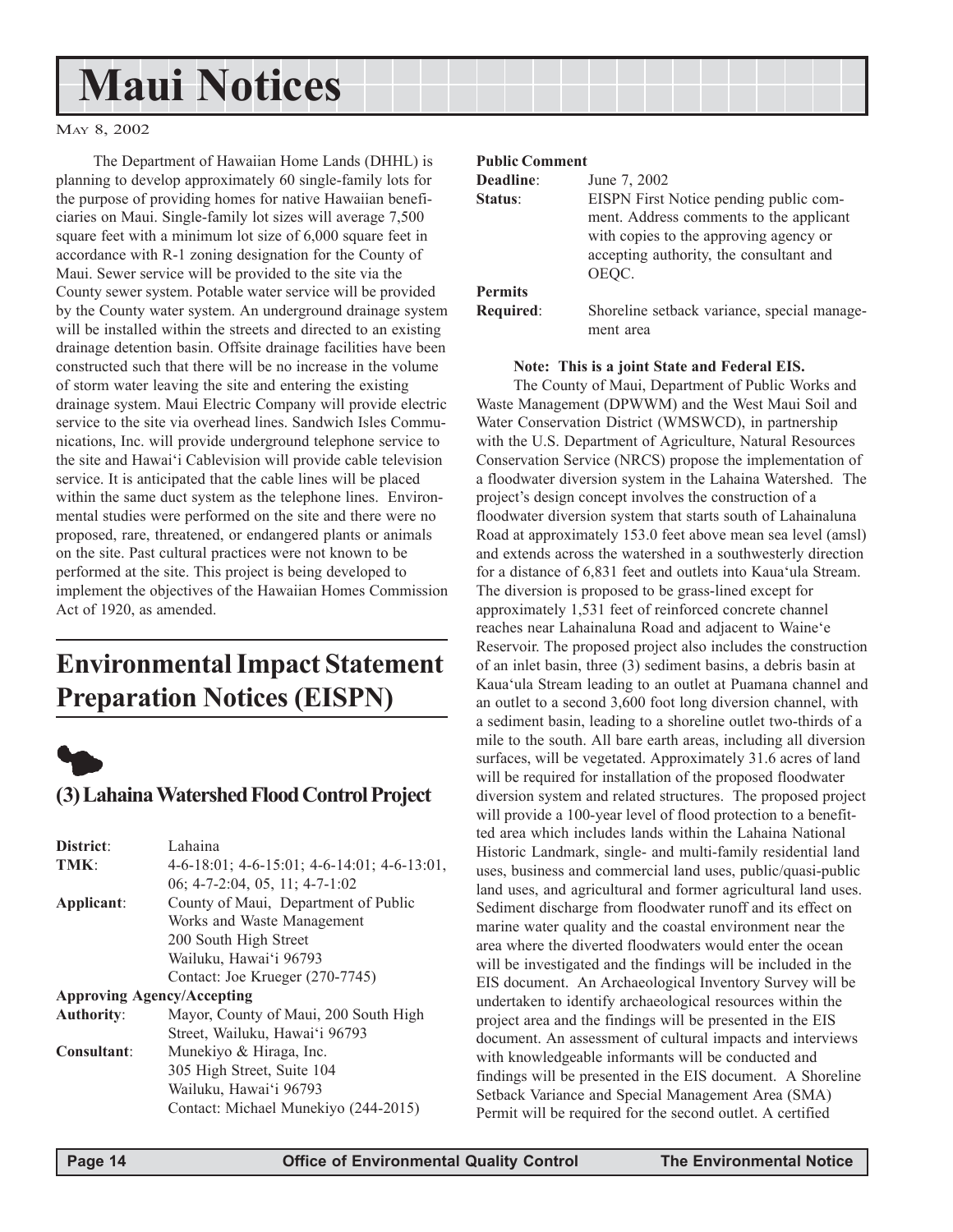

shoreline map will be prepared prior to the filing of the Draft EIS. An assessment of the County's shoreline setback criteria and SMA objectives and policies relative to the outlet design will be included in the EIS document. Prior to the filing of the Draft EIS document, coordination will be undertaken with other permitting agencies to determine the applicability of other regulatory requirements. The results of the foregoing coordination will be incorporated in the EIS document. Inasmuch as the proposed action will utilize Federal and County monies, an Environmental Impact Statement will be prepared in accordance with Chapter 343, Hawai'i Revised Statutes and the National Environmental Policy Act.

# **Previously Published Projects Pending Public Comments**

## **Draft Environmental Assessments**

#### 3 **Haëiku Community Center Parking Lot Improvements**

**Applicant**: County of Maui Department of Parks and Recreation 1580-C Kaëahumanu Avenue Wailuku, Hawai'i 96793 Contact: Karla Peters (270-7931) **Approving Agency/Accepting Authority**: Same as above. **Public Comment**

**Deadline**: May 23, 2002

#### 3 **Kihei Business Complex**

**Applicant**: Jim Stinson & R.C. Ching Families 24 North Church Street, Suite 301 Wailuku, Hawai'i 96793 Contact: Christopher Hart (242-1955) **Approving Agency/Accepting Authority**: County of Maui, Planning Department 250 South High Street Wailuku, Hawai'i 96793 Contact: Colleen Suyama (270-7735) **Public Comment Deadline**: May 23, 2002

#### 3 **Lusardi Residence Seawall Repairs**

**Applicant**: Warner Lusardi 4871 Lower Honoapiëilani Road Lahaina, Hawai'i 96761 Contact: Rob Cole (242-1955)

#### **Approving Agency/Accepting**

**Authority**: Department of Land and Natural Resources 1151 Punchbowl Street, Room 220 Honolulu, Hawai'i 96813 Contact: Masa Alkire (587-0385) **Public Comment**

**Deadline**: May 23, 2002

## **Draft Environmental Impact Statements**

#### 3 **Upcountry Town Center**

| Applicant:                        | Maui Land & Pineapple Company, Inc. |  |
|-----------------------------------|-------------------------------------|--|
|                                   | P.O. Box 187                        |  |
|                                   | Kahului, Hawai'i 96733-6687         |  |
|                                   | Contact: Donna Clayton (877-3875)   |  |
| <b>Approving Agency/Accepting</b> |                                     |  |
| <b>Authority:</b>                 | County of Maui Planning Department  |  |
|                                   | 250 S. High Street                  |  |
|                                   | Wailuku, Hawai'i 96793              |  |
|                                   | Contact: Colleen Suyama (270-7735)  |  |
| <b>Public Comment</b>             |                                     |  |
| <b>Deadline:</b>                  | June 7, 2002                        |  |

# **Acceptance Notices**

## **Final Environmental Impact Statements**

#### 3 **Kihei-Upcountry Maui Highway**

| Applicants:       | Department of Transportation                |
|-------------------|---------------------------------------------|
|                   | <b>Highways Division</b>                    |
|                   | 869 Punchbowl Street                        |
|                   | Honolulu, Hawai'i 96813                     |
|                   | Contact: Ronald Tsuzuki (587-1830)          |
|                   | and                                         |
|                   | U.S. Department of Transportation           |
|                   | Federal Highways Administration             |
|                   | 300 Ala Moana Boulevard                     |
|                   | Honolulu, Hawai'i 96850                     |
|                   | Contact: Abraham Wong (541-2700)            |
|                   | <b>Approving Agency/Accepting</b>           |
| <b>Authority:</b> | Governor, State of Hawai'i                  |
|                   | c/o Office of Environmental Quality Control |
|                   | 235 South Beretania Street, Suite 702       |
|                   | Honolulu, Hawai'i 96813                     |
| Status:           | FEIS accepted by the Governor of Hawai'i    |
|                   | on May 1, 2002.                             |

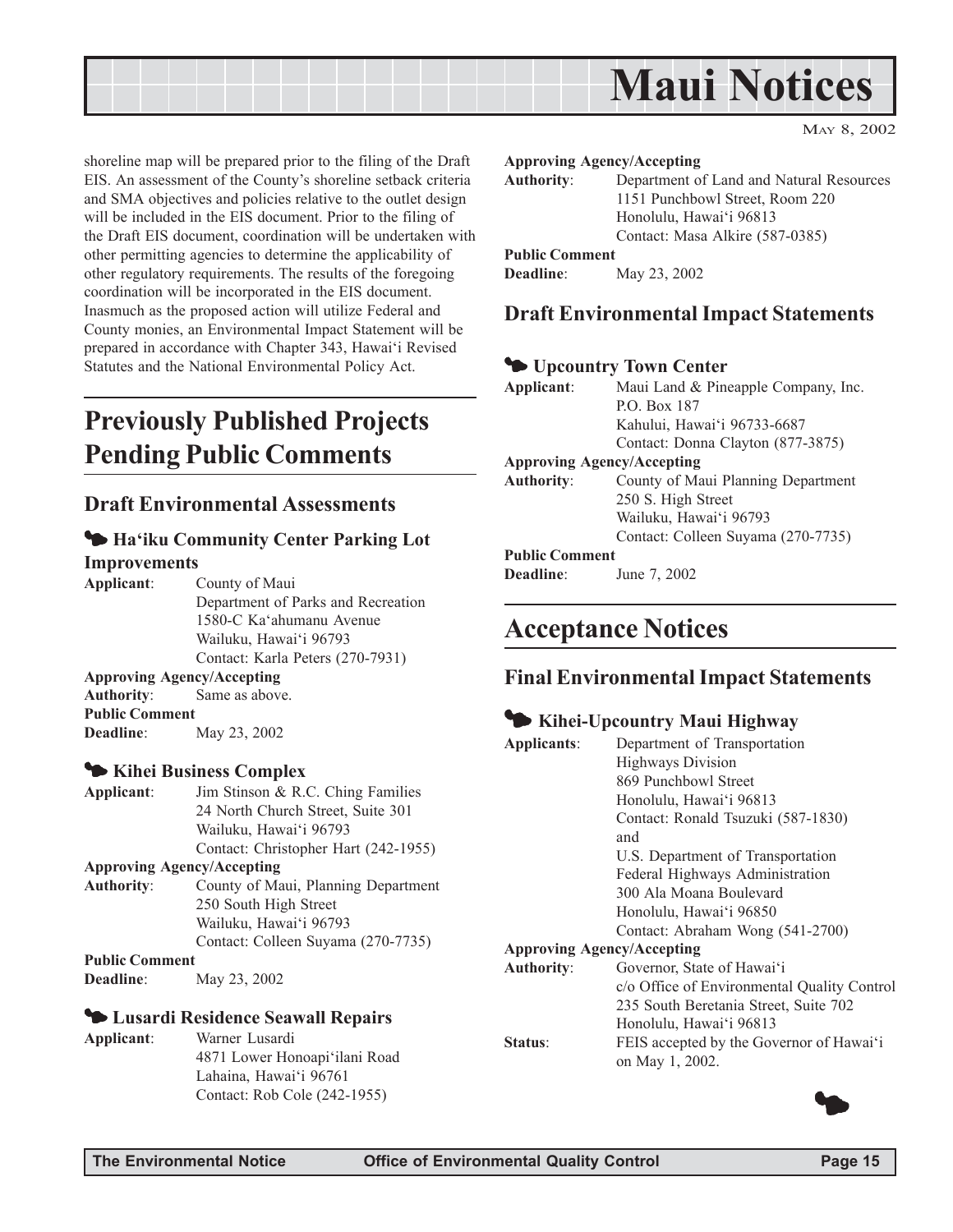# **Kauaëi Notices**

MAY 8, 2002

# $\bullet$ **(1) Lihuëe Airport Heliport Improvements**

| District:         | Lihu'e                                                       |  |
|-------------------|--------------------------------------------------------------|--|
| TMK:              | $3-5-01$ : portion 8                                         |  |
| Applicant:        | Department of Transportation,                                |  |
|                   | Airports Division, 400 Rodgers                               |  |
|                   | Boulevard, Suite 700                                         |  |
|                   | Honolulu, Hawai'i 96819                                      |  |
|                   | Contact: Roy Sakata (838-8600)                               |  |
|                   | <b>Approving Agency/Accepting</b>                            |  |
| <b>Authority:</b> | Same as above.                                               |  |
| $C$ ongultant:    | $VEC$ $\lambda$ import $\text{Im}\alpha$ 2275 $V$ consistent |  |

**Consultant**: KFC Airport, Inc., 3375 Koapaka Street, Suite F220-48, Honolulu, Hawai'i 96819 Contact: Dexter Kubota (836-7787)

**Public Comment**

| Deadline:        | June 7, 2002                                                                 |
|------------------|------------------------------------------------------------------------------|
| Status:          | DEA First Notice pending public comment.                                     |
|                  | Address comments to the applicant with<br>copies to the consultant and OEQC. |
| <b>Permits</b>   |                                                                              |
| <b>Required:</b> | Building, Grading                                                            |

The State Department of Transportation, Airports Division proposes to make improvements to the Lihu'e Airport Heliport, located at the Lihuëe Airport on the island of Kauaëi. The purpose of the proposed project is to provide for more efficient and safer helicopter operations at the Lihuëe Heliport. Major components of the proposed project are:

\* Construction and preparation of ten lease lots for helicopter operator use, with accompanying employee and public parking;

- \* Two relocated take-off/landing areas;
- \* Four new helicopter aprons.

The major impact of the project will be the grading of the site for the construction of the proposed improvements. The contractor will adhere to Section 11-60.1-33, Hawai'i Administrative Rules to mitigate dust generated during construction.

# **Final Environmental Assessments/ Findings of No Significant Impacts (FONSI)**

**1**

**2**

 $\bullet$ 

# **(2) Poipu Beach Park Improvements**

| District:         | Koloa                                  |  |
|-------------------|----------------------------------------|--|
| TMK:              | $2 - 8 - 17:11$                        |  |
| Applicant:        | Marriott Ownership Resorts, Inc.       |  |
|                   | P.O. Box 537                           |  |
|                   | Koloa, Hawai'i 96756                   |  |
|                   | Contact: Greg Kamm (742-1144)          |  |
|                   | <b>Approving Agency/Accepting</b>      |  |
| <b>Authority:</b> | County of Kaua'i                       |  |
|                   | Department of Public Works             |  |
|                   | 4444 Rice Street, Suite 275            |  |
|                   | Lihu'e, Hawai'i 96766                  |  |
|                   | Contact: Wallace Kudo (241-6620)       |  |
| Consultant:       | Belles Graham Proudfoot & Wilson       |  |
|                   | 4334 Rice Street, Suite 202            |  |
|                   | Lihu'e, Hawai'i 96766                  |  |
|                   | Contact: Max Graham, Jr. (246-6962)    |  |
| Status:           | FEA/FONSI issued, project may proceed. |  |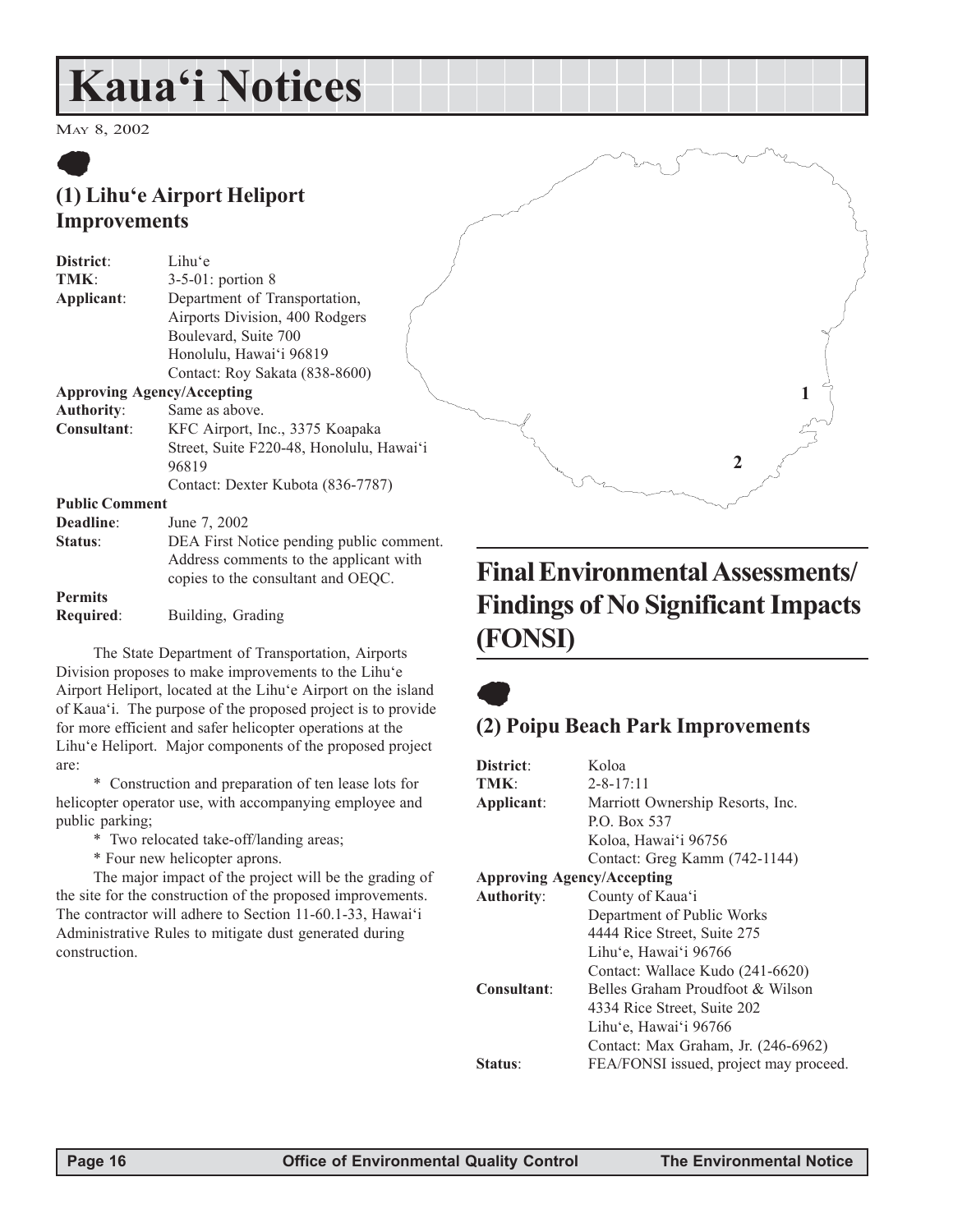

**Permits** SMA/CZO use permit, **Required**: CZO Class IV zoning permit

The subject matter of this Environmental Assessment  $("EA")$  is an 8.27 acre parcel of real property located in Poipu, Koloa, District of Kona, Island and County of Kaua'i, State of Hawai'i ("subject property"). The owner of the subject property is the County of Kaua'i ("County"). The subject property is located on the north (mauka) side of Hoëone Road, across from the Poipu Beach Park. The County also owns the Poipu Beach Park, which is located between Hoëone Road and the shoreline. Although the Subject Property is unimproved, it is presently being used as a vehicular parking area by persons who use the Poipu Beach Park. As a condition of approval for the development of certain real property known as the "Waiohai Property", which is located adjacent to, and to the west of, the Subject Property, Marriott Ownership Resorts, Inc. ("Applicant") has agreed to construct improvements to the Subject Property in order to develop parking, drainage, landscaping, pedestrian access, and traffic circulation. These improvements will be located on the southern half of the Subject Property. The Applicant intends to construct a paved parking area for approximately 130 vehicles adjacent to Ho'one Road, together with other related improvements. In addition, the Applicant will landscape the area around the parking facility with trees and bushes, and will grass the remaining southern half of the Subject Property. In order to undertake such development, the Applicant first will need to obtain the approval of the Planning Commission of the County of Kauaëi for an Special Management Area ("SMA") Use Permit, and a Use Permit and a Class IV Zoning Permit pursuant to the provisions of the Comprehensive Zoning Ordinance of the County of Kaua'i ("CZO").

# **Previously Published Projects Pending Public Comments**

# **Environmental Impact Statement Preparation Notices**

#### 7 **Kuhio Highway Improvements, Hanamaëulu to Kapaëa**

| Applicant:            | State Department of Transportation          |
|-----------------------|---------------------------------------------|
|                       | 869 Punchbowl Street                        |
|                       | Honolulu, Hawai'i 96813                     |
|                       | Contact: Patrick Tom (587-6355)             |
|                       | <b>Approving Agency/Accepting</b>           |
| <b>Authority:</b>     | Governor, State of Hawai'i                  |
|                       | c/o Office of Environmental Quality Control |
|                       | 235 South Beretania Street, Suite 702       |
|                       | Honolulu, Hawai'i 96813                     |
| <b>Public Comment</b> |                                             |
| Deadline:             | June 15, 2002 (applicant is extending 30-   |
|                       | day comment period to 75 days)              |

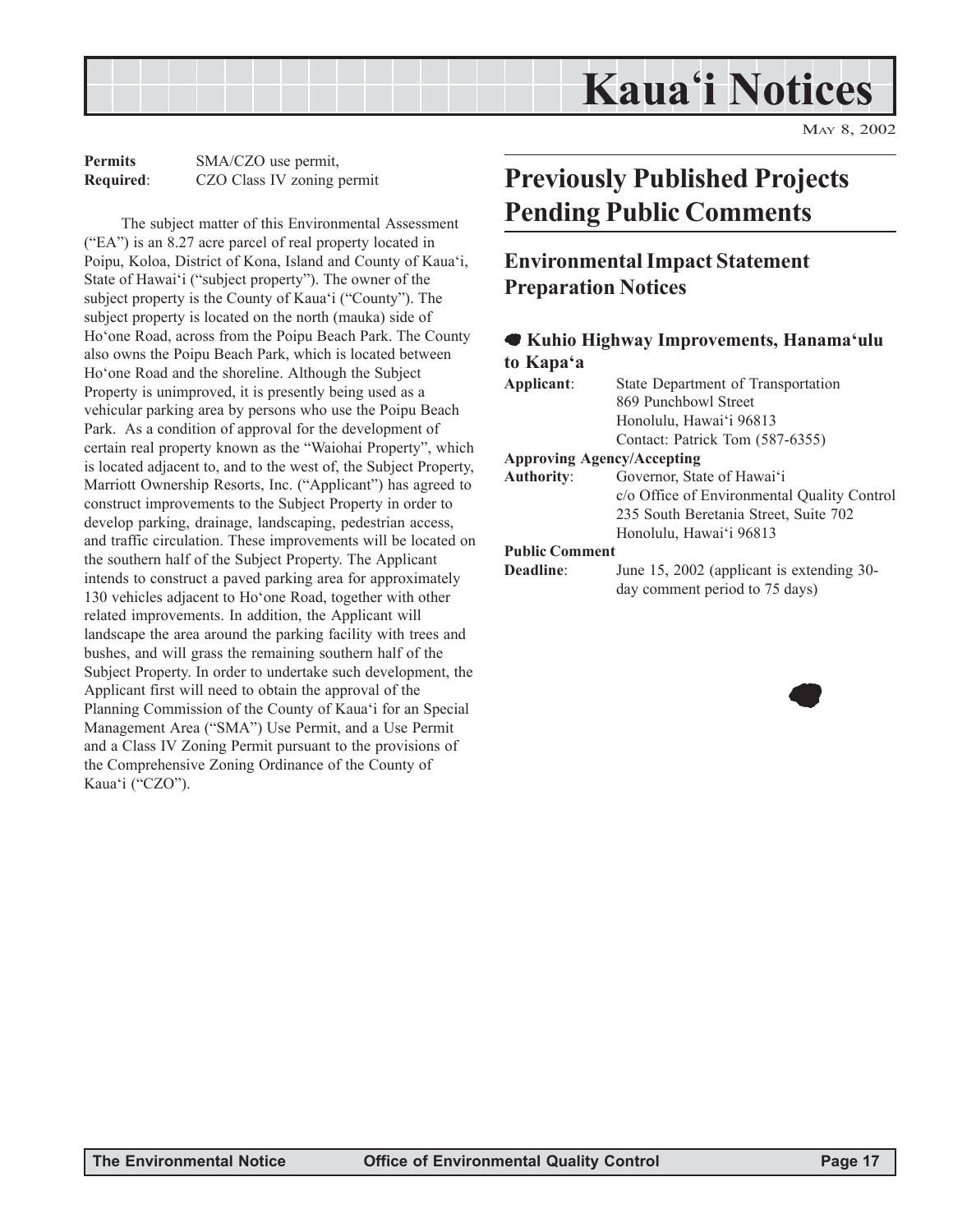# **Hawaiëi Notices**

MAY 8, 2002

# **National Environmental Policy Act (NEPA)**



| District:             | Hamakua                                    |
|-----------------------|--------------------------------------------|
| Applicant:            | 25th Infantry Division (Light) and U.S.    |
|                       | Army, Hawai'i                              |
|                       | Schofield Barracks, Hawai'i 96857-5013     |
|                       | Contact: Peter Yuh, Jr., (656-2878 x 1051) |
| <b>Public Comment</b> |                                            |
| <b>Deadline:</b>      | June 7, 2002                               |

The Army is proposing to construct a consolidated Command and Control facility with related parking, road, infrastructure, and landscaping improvement, and provide a new access road at the entrance to the base camp with a guard shack when the Saddle Road is realigned. The Command and Control facility would be a one-story structure consisting of two buildings connected by a covered walkway totaling 10,000 square feet. It is anticipated that construction-related activities would generate minor, short-term effects such as erosion, surface runoff, fugitive dust, noise, and generation of debris. A long-term minor effect would be a possible increase in stormwater runoff; however, with the lack of water resources and very little rainfall in the area, on significant adverse impact is anticipated. The EA concluded that there would be no significant adverse impacts on the environment as a result of the proposed project.

The review period for the EA and Draft FNSI closes on June 7, 2002. Copies for review can be obtained by contacting Peter Yuh, Jr. at 656-2878, extension 1051. Any comments should be sent to: Peter Yuh, Jr., NEPA Coordinator, Directorate of Public Works, U.S. Army Garrison, Hawai'i, Schofield Barracks, Hawai'i 96857-5013 At the conclusion of the review period, the Army will respond to any comments, and finalize and sign the FNSI, if appropriate.

# **Previously Published Projects Pending Public Comments**

## **Draft Environmental Assessments**

#### 6 **Kona Coastview & Wonder View Subdivision Water System Improvements**

| Applicant:            | County of Hawai'i                     |  |
|-----------------------|---------------------------------------|--|
|                       | Department of Water Supply            |  |
|                       | 345 Kekuanao'a Street, Suite 20       |  |
|                       | Hilo, Hawai'i 96720                   |  |
|                       | Contact: Glenn Ahuna (961-8070 x 260) |  |
|                       | <b>Approving Agency/Accepting</b>     |  |
|                       | <b>Authority:</b> Same as above.      |  |
| <b>Public Comment</b> |                                       |  |
| <b>Deadline:</b>      | May 23, 2002                          |  |

# **Environmental Impact Statement Preparation Notices (EISPN)**

|                       | Kekaha Kai State Park Conceptual Plan       |
|-----------------------|---------------------------------------------|
| Applicant:            | Department of Land and Natural Resources    |
|                       | Division of State Parks                     |
|                       | 1151 Punchbowl Street, Suite 310            |
|                       | Honolulu, Hawai'i 96813                     |
|                       | Contact: Sherrie Samuels (587-0296)         |
|                       | <b>Approving Agency/Accepting</b>           |
| <b>Authority:</b>     | Governor, State of Hawai'i                  |
|                       | c/o Office of Environmental Quality Control |
|                       | 235 South Beretania Street, Suite 702       |
|                       | Honolulu, Hawai'i 96813                     |
| <b>Public Comment</b> |                                             |

**Deadline**: May 23, 2002



 $\blacklozenge$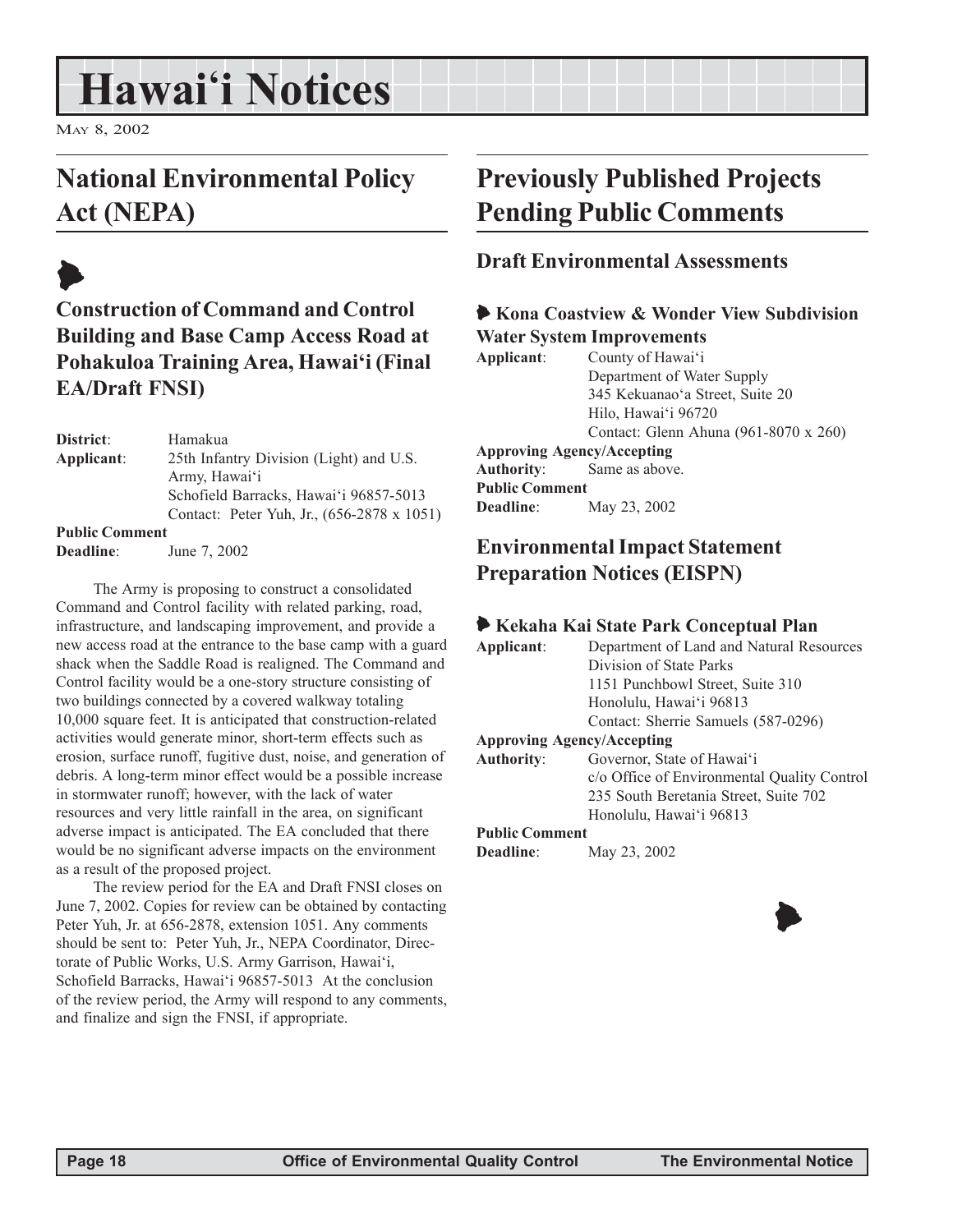# **Shoreline Notices**

MAY 8, 2002

## **Shoreline Certification Applications**

Pursuant to ß 13-222-12, HAR the following shoreline certification applications are available for inspection at the DLNR District Land Offices on Kauaëi, Hawaiëi and Maui and at Room 220, 1151 Punchbowl St., Honolulu, Oëahu (Tel: 587-0414). All comments shall be submitted in writing to the State Land Surveyor, 1151 Punchbowl Street, Room 210, Honolulu, Hawaiëi 96813 and postmarked no later than fifteen (15) calendar days from the date of the public notice of the application. If there are any questions, please call Nick Vaccaro at 587-0438.

| Case No.       | Date<br>Received | Location                                                                                                                                                                                                                                                                            | Applicant                                                                        | Tax Map<br>Key            |
|----------------|------------------|-------------------------------------------------------------------------------------------------------------------------------------------------------------------------------------------------------------------------------------------------------------------------------------|----------------------------------------------------------------------------------|---------------------------|
| $MA-210-$<br>3 | 4/26/02          | Being a Portion of Land Commission Award 11216, Apana 21 to<br>M. Kekauonohi, Being all of Lot 46 of Makena Beach Lots, Land<br>situated at Palauea, Honuaula, Makawao, Island of Maui, Hawaii<br>Address: Makena Road (Vacant)<br>Purpose: Planning future use of parcel           | Warren S. Unemori<br>Engineering, Inc., for<br>Colter Bay Holding,<br><b>LLC</b> | $2 - 1 - 11 : 20$         |
| MA-266         | 4/26/02          | Being a Portion of Land Commission Award 11216, Apana 21 to<br>M. Kekauonohi, Being all of Lot 54 of Makena Beach Lots, Land<br>situated at Palauea, Honuaula, Makawao, Island of Maui, Hawaii<br>Address: Makena Road (Vacant)<br>Purpose: Planning future use of parcel           | Warren S. Unemori<br>Engineering, Inc., for<br>Kuoha, LLC                        | $2 - 1 - 11 : 14$         |
| $MA-267$       | 4/26/02          | Being a Portion of Land Commission Award 11216, Apana 21 to<br>M. Kekauonohi, Being all of Lot 51 and 52 of Makena Beach<br>Lots, Land situated at Palauea, Honuaula, Makawao, Island of<br>Maui, Hawaii<br>Address: Makena Road (Vacant)<br>Purpose: Planning future use of parcel | Warren S. Unemori<br>Engineering, Inc., for<br>Larson Family Trust               | $2 - 1 - 11 : 16$<br>& 17 |

| <b>Shoreline Notices</b> |
|--------------------------|
|                          |

## **Shoreline Certifications and Rejections**

Pursuant to ß13-222-26, HAR the following shorelines have been certified or rejected by the DLNR. A person may appeal a certification or rejection to the BLNR, 1151 Punchbowl Street, Room 220, Honolulu, Hawaiëi 96813, by requesting in writing a contested case hearing no later than twenty (20) calendar days from the date of public notice of certification or rejection.

| Case No.        | Date      | Location                                                                                                                 | Applicant                          | Tax Map Key        |
|-----------------|-----------|--------------------------------------------------------------------------------------------------------------------------|------------------------------------|--------------------|
| $O A - 087 - 2$ | 4/10/02   | Lot 28 of Land Court Application 505, land situated at Kailua,                                                           | Walter P.                          | $4 - 3 - 07 : 066$ |
|                 | Rejected  | Koolaupoko, Island of Oahu, Hawaii                                                                                       | Thompson, Inc.,<br>for Carolyn     |                    |
|                 |           | Address: 974 Mokulua Drive                                                                                               | Kawananakoa                        |                    |
|                 |           | Purpose: Determine Accretion                                                                                             |                                    |                    |
| $O A - 869$     | 4/25/02   | Lot 22 of Maunalua Bay View Lots Subdivision (File Plan 750)                                                             | Robert Sing, for                   | $3 - 9 - 28 : 20$  |
|                 | Certified | being a portion of R.P. 4475, Land Commission Award 7713,<br>Apana 30 to Victoria Kamamalu at Maunalua, Honolulu, Island | Nissho Inc.                        |                    |
|                 |           | of Oahu, Hawaii                                                                                                          |                                    |                    |
|                 |           | Address: 12 Hanapepe Place                                                                                               |                                    |                    |
|                 |           | Purpose: Sale of Property                                                                                                |                                    |                    |
| $O A - 868$     | 4/25/02   | Lot 64 of Land Court Application 979, land situated at                                                                   | Robert Sign, for                   | $4 - 7 - 19 : 49$  |
|                 | Certified | Kahaluu, Koolaupoko, Island of Oahu, Hawaii                                                                              | Joseph N. and<br>Kristin L.F.      |                    |
|                 |           | Address; 47-079 Kamehameha Hwy                                                                                           | Souza III                          |                    |
|                 |           | Purpose: Renovations                                                                                                     |                                    |                    |
| $M$ O-073       | 4/25/02   | Lot 3-A of Waialua Beach Lots, being a portion of Royal Patent                                                           | Valera, Inc., for                  | $5 - 7 - 03 : 08$  |
|                 | Certified | 5458, Land Commission Award 5191 to Kahiaina, land<br>situated at Waialua, Molokai, Hawaii                               | Stephen R. and<br>Geri M. Herling  |                    |
|                 |           | Address: Vacant                                                                                                          |                                    |                    |
|                 |           |                                                                                                                          |                                    |                    |
|                 |           | Purpose: Building Permit                                                                                                 |                                    |                    |
| $0A - 859$      | 4/25/02   | Title: Lot 8, Land Court Consolidation 31 as shown on Map 2                                                              | Towill, Shigeoka                   | $4 - 4 - 18 : 68$  |
|                 | Certified | Location: Mikiola Kaneohe, Koolaupoko, Island of Oahu,<br>Hawaii                                                         | & Associates.<br>Inc., for Richard |                    |
|                 |           | Address: 44-271 Mikiola Drive                                                                                            | R ile v                            |                    |
|                 |           | Purpose: Improvements                                                                                                    |                                    |                    |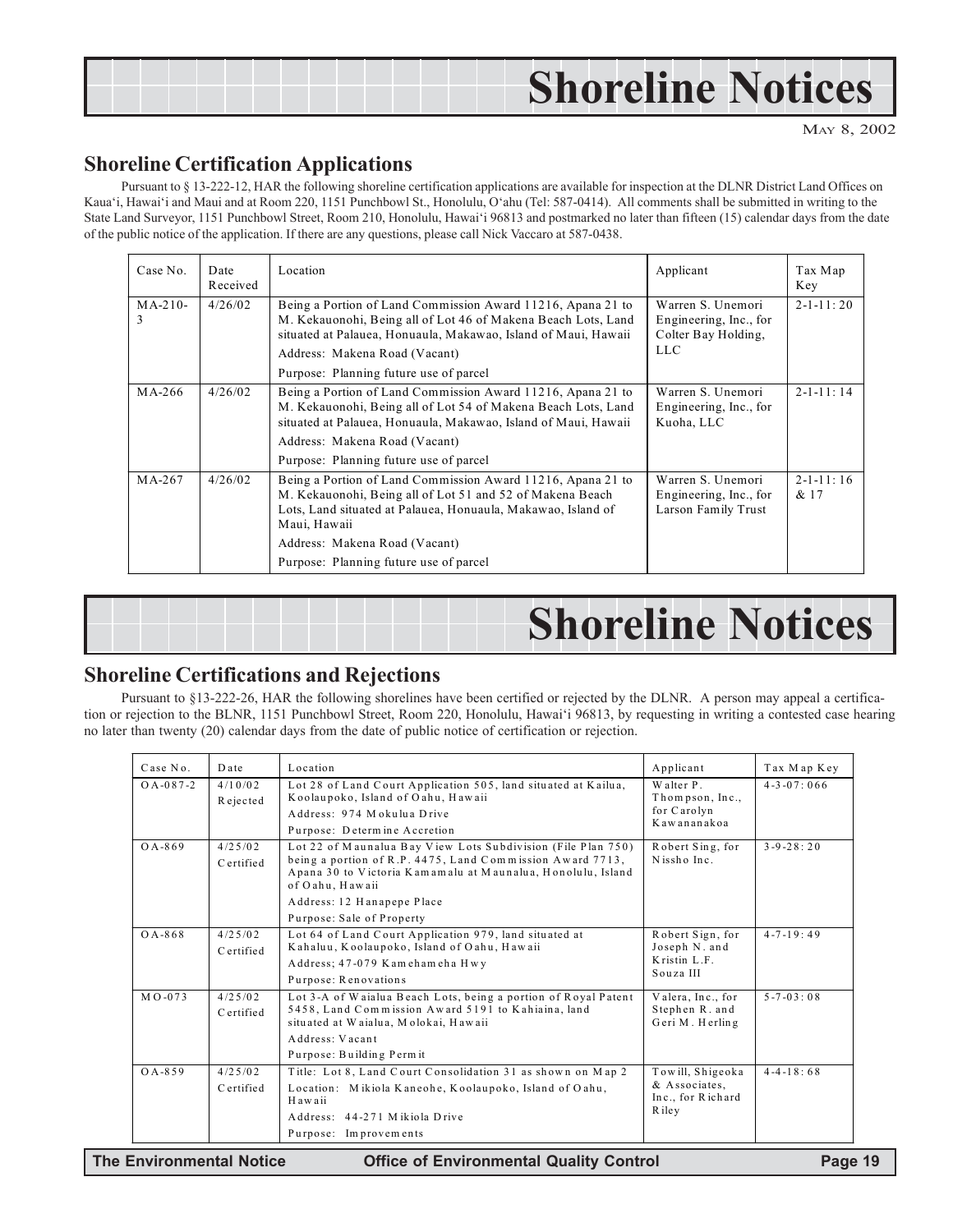# **Pollution Control Permits**

#### MAY 8, 2002

## **Department of Health Permits**

The following is a list of some pollution control permits currently being reviewed by the State Department of Health. For more information about any of the listed permits, please contact the appropriate branch or office of the Environmental Management Division at 919 Ala Moana Boulevard, Honolulu.

#### **Clean Air Branch**

| <b>Branch</b><br>Permit Type                                               | Applicant & Permit<br>Number                                | Project Location                                                                                                           | Pertinent<br>D ate          | Proposed Use                                                                                                                                                                                                                 |
|----------------------------------------------------------------------------|-------------------------------------------------------------|----------------------------------------------------------------------------------------------------------------------------|-----------------------------|------------------------------------------------------------------------------------------------------------------------------------------------------------------------------------------------------------------------------|
| Clean Air Branch,<br>586-4200. Covered<br>Source Permit                    | Chevron Products<br>Company<br>CSP 0088-01-C<br>(Amendment) | 91-480 Malakole Street.<br>Kapolei, Oahu                                                                                   | lssued:<br>4/16/02          | Petroleum Refinery                                                                                                                                                                                                           |
| Clean Air Branch.<br>586-4200.<br>Temporary<br>Noncovered Source<br>Permit | Kiyosaki Tractor<br>Works, Inc.<br>NSP 0400-02-NT           | Various Temporary Sites,<br>State of Hawaii<br>Initial Location:<br>Hilo Landfill (adjacent and<br>north of), Hilo, Hawaii | ls sued:<br>4/24/02         | 357 TPH Portable Stone Quarrying and<br>Processing Plant with a 565 kW Diesel<br><b>Engine Generator</b>                                                                                                                     |
| Clean Air Branch,<br>586-4200.<br>Temporary<br>Noncovered Source<br>Permit | Castle & Cooke<br>Resorts, LLC<br>NSP 0513-01-NT            | Various Temporary Sites,<br>State of Hawaii<br>Initial Location:<br>Well No. 8, Lanai City,<br>Lanai                       | lssued:<br>4/23/02          | 475 BHP Diesel Engine Generator                                                                                                                                                                                              |
| Clean Air Branch,<br>586-4200.<br>Temporary Covered<br>Source Permit       | Pineridge Farms,<br>Inc.<br>CSP 0507-01-CT                  | Various Temporary Sites,<br>State of Hawaii                                                                                | lssued:<br>4/25/02          | One 275 TPH Crushing Plant with One<br>300 HP Diesel Engine, One 195 TPH<br>Crushing Plant with One 160 HP Diesel<br>Engine, One 200 TPH Screening Plant,<br>One 500 TPH Screening Plant, and One<br>600 TPH Screening Plant |
| Clean Air Branch,<br>586-4200. Covered<br>Source Permit                    | Kona Community<br>Hospital<br>CSP 0265-03-C                 | 69 Haukapila Road,<br>Kealakekua, Hawaii                                                                                   | Comments<br>Due:<br>5/29/02 | 65 lb/hr Hospital/Medical/ Infectious<br>Waste Incinerator                                                                                                                                                                   |
| Clean Air Branch,<br>586-4200, Covered<br>Source Permit                    | Tesoro Hawaii<br>Corporation<br>CSP 0089-01-C<br>(Renewal)  | 140-A Hobron Avenue,<br>Kahului, Maui                                                                                      | Comments<br>Due:<br>5/30/02 | Petroleum Bulk Loading Terminal                                                                                                                                                                                              |

#### **Safe Drinking Water Branch**

| Branch &<br>Permit Type                                       | Applicant & Permit Number                                                   | <b>Project Location</b>                                                                         | Pertinent<br>Dates | <b>Proposed Use</b>                                                                  |
|---------------------------------------------------------------|-----------------------------------------------------------------------------|-------------------------------------------------------------------------------------------------|--------------------|--------------------------------------------------------------------------------------|
| Safe Drinking Water<br>Branch, 586-4258,<br><b>UIC Permit</b> | Department of Public Works<br>County of Hawaii<br>UH-2170                   | Kuakini Highway Improvements<br>Palani Rd. to Hualalai Rd.<br>Kailua-Kona                       | n/a                | Construction of 8 injection<br>wells for surface drainage.                           |
| Safe Drinking Water<br>Branch, 586-4258,<br><b>UIC Permit</b> | Parker Ranch<br>UH-2169                                                     | Parker Ranch Well No. 1<br>TMK 6-4-01:50, Waimea, S. Kohala                                     | tba                | Construction of one injection<br>well for potable pump-flush<br>water disposal.      |
| Safe Drinking Water<br>Branch, 586-4258,<br><b>UIC Permit</b> | Association of Apartment<br>Owners<br>UH-2020                               | Puako Beach Apartments<br>69-1647 Puako Beach Drive<br>Kamuela, S. Kohala                       | n/a                | Permit renewal of 2 injection<br>wells for sewage disposal.                          |
| Safe Drinking Water<br>Branch, 586-4258,<br><b>UIC Permit</b> | Maui Electric Company<br>UM-2172                                            | Kahului Baseyard Parking Lot<br>210 W. Kamehameha Ave., Kahului                                 | n/a                | Registration of one injection<br>well for surface drainage.                          |
| Safe Drinking Water<br>Branch, 586-4258,<br><b>UIC Permit</b> | Kuilima Resort Company<br>UO-1532                                           | Kuilima Resort Wastewater Treatment<br>Plant, 57-111 Kamehameha Hwy.,<br>Kahuku                 | n/a                | Permit renewal of 3 injection<br>wells for sewage disposal.                          |
| Safe Drinking Water<br>Branch, 586-4258,<br><b>UIC Permit</b> | College of Tropical Agriculture &<br>Human Resources<br>UO-1829             | Waialee Livestock Research Farm<br>58-160 Kamehameha Hwy., Haleiwa                              | n/a                | Change of operator for 2<br>injection wells for sewage<br>disposal.                  |
| Safe Drinking Water<br>Branch, 586-4258<br><b>UIC Permit</b>  | Federal Aviation Administration.<br>U.S. Dept. of Transportation<br>UO-2171 | <b>FAA Nondirectional Beacon - Outer</b><br>Marker, former BPNAS, end of Stout<br><b>Street</b> | n/a                | Abandonment of one<br>unregistered injection well for<br>surface or sewage disposal. |

 **Page 20 Control Control Control Control Page 20 Control Page 20 Control Page 20 Control Page 20 Control Page 20 Control Page 20 Control Page 20 Control Page 20 Control Page 20 Control Page 20 Control Page 20 Control Page**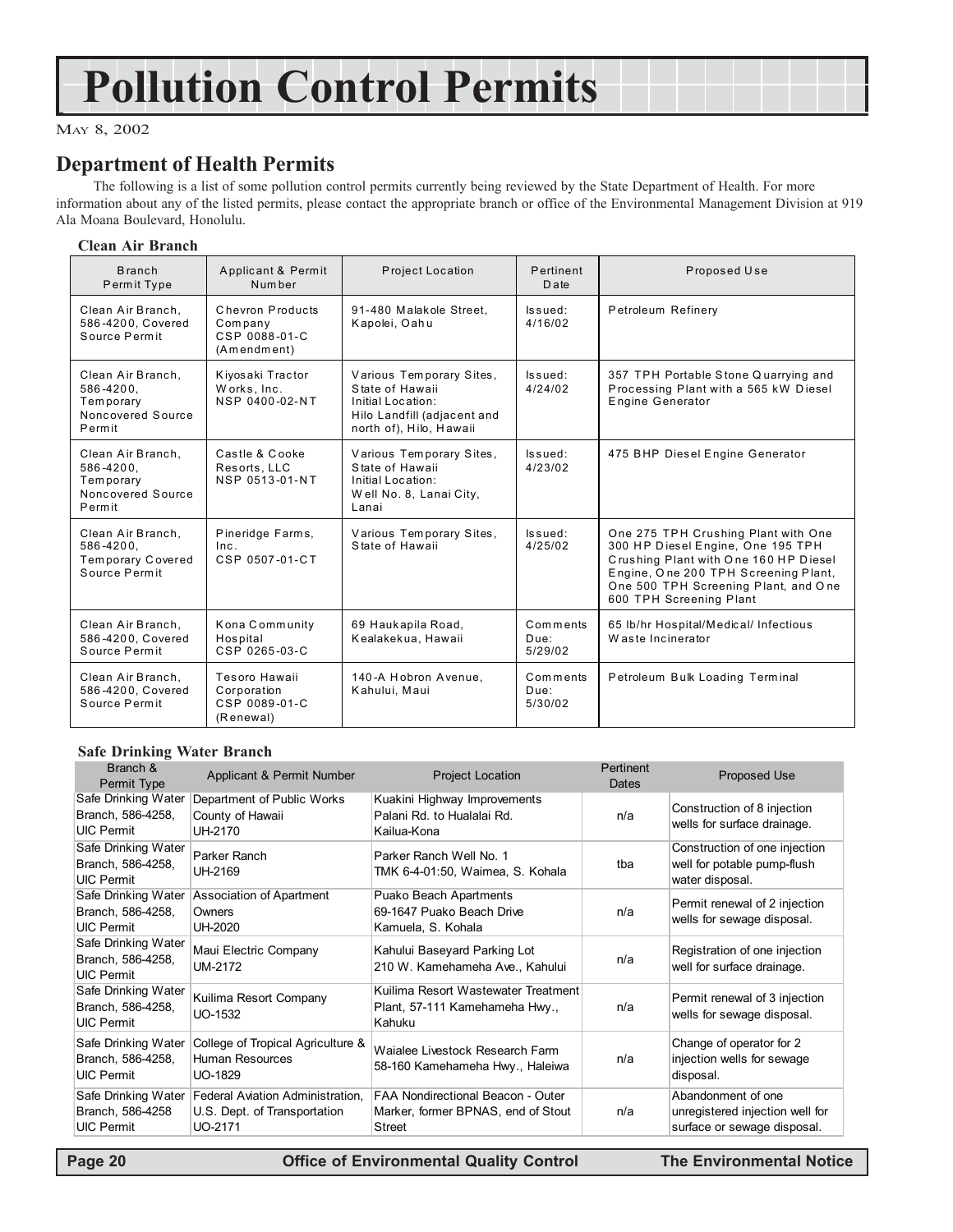# **Enforcement Notices**

MAY 8, 2002

## **Summary of Inspection and Enforcement Actions**

The table below shows a tally of the number of inspections and responses conducted by DOH pollution control program personnel during the period from January through March 2002. Additionally, formal and informal enforcement actions, and the settlements that arise out of those actions, are counted as well. Inspections and enforcement actions are split up by program area. For more information, please contact Maile Sakamoto at the DOH Environmental Planning Office at 586-4337.

|                                                   | Inspections /<br><b>Responses</b> | Informal<br>Actions <sup>1</sup> | Formal<br>Actions <sup>2</sup> | Formal<br><b>Actions</b><br>Concluded | Formal<br><b>Actions</b><br>Pending | <b>Fines</b><br>Originally<br>Issued | <b>Fines</b><br>Settled          | <b>Fines</b><br>Collected        | Other<br><b>Penalties</b><br>Asse sse d | Other<br><b>Penalties</b><br>Completed |
|---------------------------------------------------|-----------------------------------|----------------------------------|--------------------------------|---------------------------------------|-------------------------------------|--------------------------------------|----------------------------------|----------------------------------|-----------------------------------------|----------------------------------------|
|                                                   | January-March<br>2002             | January-<br>March<br>2002        | January-<br>March<br>2002      | January-<br>March 2002                | Total as of<br>March,<br>2002       | Total \$ as of<br>March, 2002        | Total \$ as<br>of March,<br>2002 | Total \$ as<br>of March,<br>2002 | Total \$ as of<br>March, 2002           | Total \$ as of<br>March, 2002          |
| <b>Clean Air Branch</b>                           |                                   |                                  |                                |                                       |                                     |                                      |                                  |                                  |                                         |                                        |
| <b>Fugitive Dust</b>                              | 99                                | 5                                | $\mathbf 0$                    | $\mathbf 0$                           | $\mathbf 0$                         | \$0.00                               | \$0.00                           | \$0.00                           | $\mathbf{0}$                            | $\mathbf 0$                            |
| Noncovered Sources                                | 42                                | 8                                | $\pmb{0}$                      | $\pmb{0}$                             | $\overline{\mathbf{c}}$             | \$0.00                               | \$0.00                           | \$2,200.00                       | $\mathbf 0$                             | $\mathbf 0$                            |
| <b>Covered Sources</b>                            | 38                                | 9                                | $\mathbf{1}$                   | $\pmb{0}$                             | $\mathbf{1}$                        | \$28,600.00                          | \$0.00                           | \$28,600.00                      | $\mathbf 0$                             | $\mathbf 0$                            |
| <b>Agricultural Burning</b>                       | 64                                | 0                                | $\mathbf 0$                    | $\mathbf 0$                           | $\mathbf 0$                         | \$0.00                               | \$0.00                           | \$0.00                           | $\mathbf{0}$                            | $\mathbf{0}$                           |
| Open Burning                                      | 34                                | 6                                | $\mathbf 0$                    | $\mathbf 0$                           | $\mathbf{1}$                        | \$0.00                               | \$0.00                           | \$0.00                           | $\mathbf{0}$                            | $\overline{0}$                         |
| Others                                            | 101                               | $\Omega$                         | $\mathbf 0$                    | $\mathbf{0}$                          | $\Omega$                            | \$0.00                               | \$0.00                           | \$0.00                           | $\Omega$                                | $\mathbf 0$                            |
| Solid & Hazardous Waste Branch                    |                                   |                                  |                                |                                       |                                     |                                      |                                  |                                  |                                         |                                        |
| <b>Underground Storage Tanks</b>                  | 77                                | 16                               | $\overline{2}$                 | $\mathbf{1}$                          | $\mathbf{1}$                        | \$124,845.00                         | \$89,135.00                      | \$59,735.00                      | $\mathbf{0}$                            | $\mathbf 0$                            |
| Hazardous Waste                                   | 21                                | 10                               | $\overline{2}$                 | $\mathbf{1}$                          | 8                                   | \$94,400.00                          | \$33,830.00                      | \$8,000.00                       |                                         | $\mathbf 0$                            |
| Solid Waste                                       | 66                                | 9                                | $\overline{2}$                 | $\mathbf 0$                           | 8                                   | \$12,200.00                          | \$0.00                           | \$250.00                         | \$1,500.00                              | $\mathbf 0$                            |
|                                                   |                                   |                                  |                                |                                       |                                     |                                      |                                  |                                  |                                         |                                        |
| <b>Clean Water Branch</b>                         |                                   |                                  |                                |                                       |                                     |                                      |                                  |                                  |                                         |                                        |
| Permitted Discharges (NPDES)                      | 42                                | 4                                | $\mathbf 0$                    | $\mathbf{1}$                          | $\overline{2}$                      | \$0.00                               | \$67,508.00 \$67,508.00          |                                  | $\mathbf{0}$                            | $\mathbf 0$                            |
| Non-permitted Discharges                          | 24                                | 3                                | $\overline{4}$                 | $\mathbf{1}$                          | $\overline{2}$                      | \$27,371.00                          | \$20,381.00                      | \$20,381.00                      | $\mathbf{0}$                            | $\mathbf 0$                            |
| <b>Water Quality Certifications</b>               | 4                                 | $\pmb{0}$                        | 0                              | $\pmb{0}$                             | 0                                   | \$0.00                               | \$0.00                           | \$0.00                           | 0                                       | $\mathbf 0$                            |
| <b>Wastewater Branch</b>                          |                                   |                                  |                                |                                       |                                     |                                      |                                  |                                  |                                         |                                        |
| <b>Wastewater Treatment Plants</b>                | 24                                | 0                                | $\mathbf 0$                    | $\mathbf{1}$                          | $\overline{2}$                      |                                      | \$0.00 \$10,000.00               | \$0.00                           | 0                                       | $\overline{0}$                         |
| Individual Wastewater Systems                     | 22                                | 5                                | $\pmb{0}$                      | $\mathbf{1}$                          | $\overline{7}$                      | \$0.00                               | \$0.00                           | \$0.00                           | $\mathbf 0$                             | $\mathbf 0$                            |
| Animal Waste                                      | $\overline{c}$                    | $\mathbf{1}$                     | $\pmb{0}$                      | $\pmb{0}$                             | $\mathbf{1}$                        | \$335,366.00                         | \$0.00                           | \$0.00                           | $\mathbf{0}$                            | $\mathbf 0$                            |
| Other                                             | 11                                | $\mathbf 0$                      | $\mathbf 0$                    | $\mathbf 0$                           | 0                                   | \$0.00                               | \$0.00                           | \$0.00                           | $\mathbf{0}$                            | $\overline{0}$                         |
|                                                   |                                   |                                  |                                |                                       |                                     |                                      |                                  |                                  |                                         |                                        |
| Safe Drinking Water Branch                        |                                   |                                  |                                |                                       |                                     |                                      |                                  |                                  |                                         |                                        |
| <b>Public Water Systems</b>                       | 8                                 | 4                                | 0                              | $\pmb{0}$                             | 4                                   | \$0.00                               | \$0.00                           | \$0.00                           | 0                                       | 0                                      |
| Wells - Underground Injection Control             | 6                                 | 5                                | $\mathbf 0$                    | $\mathbf 0$                           | $\mathbf{1}$                        | \$11,400.00 \$11,400.00              |                                  | \$0.00                           | $\mathbf{0}$                            | $\mathbf{0}$                           |
|                                                   |                                   |                                  |                                |                                       |                                     |                                      |                                  |                                  |                                         |                                        |
| <b>Hazard Evaluation &amp; Emergency Response</b> |                                   |                                  |                                |                                       |                                     |                                      |                                  |                                  |                                         |                                        |
| Oil Spills                                        | 13.3                              | $\mathbf{1}$                     | $\mathbf 0$                    | $\mathbf 0$                           | $\mathbf 0$                         | \$0.00                               | \$0.00                           | \$0.00                           | $\Omega$                                | $\mathbf 0$                            |
| Hazardous Waste Releases                          | 14.7                              | 0                                | $\mathbf 0$                    | $\mathbf 0$                           | 0                                   | \$0.00                               | \$0.00                           | \$0.00                           | $\mathbf{0}$                            | $\mathbf 0$                            |
|                                                   |                                   |                                  |                                |                                       |                                     |                                      |                                  |                                  |                                         |                                        |
| Noise, Radiation, & Indoor Air Quality Branch     |                                   |                                  |                                |                                       |                                     |                                      |                                  |                                  |                                         |                                        |
|                                                   | 0                                 | 0                                | $\mathbf{1}$                   | $\mathbf 0$                           | $\mathbf{1}$                        | \$36,500.00                          | \$0.00                           | \$0.00                           | $\mathbf{0}$                            | $\overline{0}$                         |

<sup>1</sup> Informal actions generally cover less serious issues such as small infractions by individuals, or violations of permit technicalities which do not directly impact environmental quality. Specifically, informal actions are informal letters warning a person or entity that they are violating environmental laws, and normally requiring corrective action by a specified deadline. Field citations are also included in this category.

<sup>2</sup> Formal actions generally cover any serious violation and repeat or continued violations of permit technicalities. Unsuccessful informal actions lead to formal actions. Specifically, formal actions are administrative "contested case" proceedings which typically include a formal notice of violation and an order. Orders often require corrective action, reports, and payment of a penalty. Administrative "trials" may be held.

**The Environmental Notice Office of Environmental Quality Control Page 21**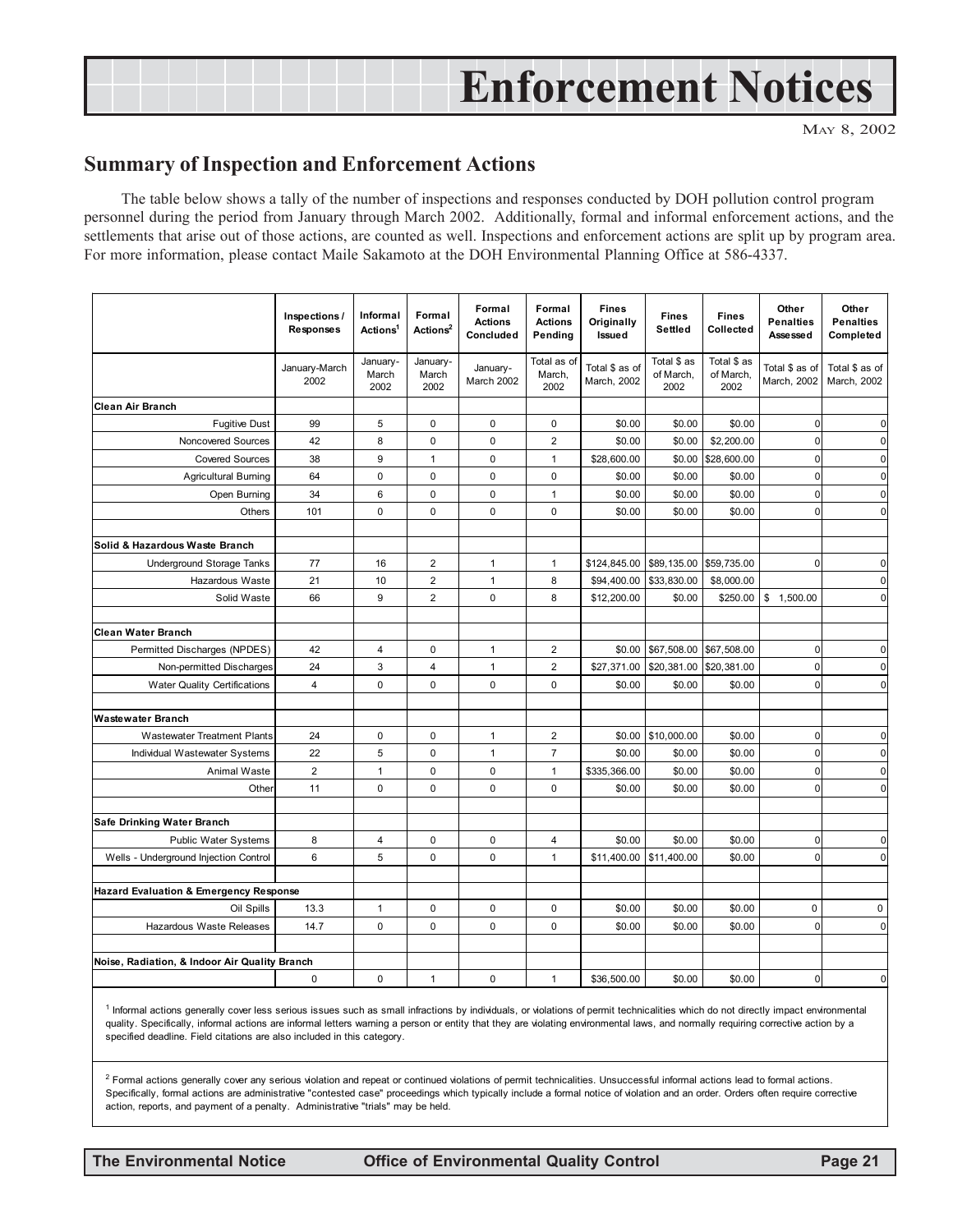# **Enforcement Notices**

MAY 8, 2002

# **Formal Enforcement Actions and Settlements Completed by DOH**

Notices of violation issued from January through March 2002 are summarized below. The summaries do not constitute exact descriptions of the violations. For complete and accurate descriptions, please contact DOH at 586-4337 for copies of the violation notices.

#### *Clean Water Branch*

A Notice and Finding of Violation was served to **The City and County of Honolulu, Department of Wastewater Management**, and **Frank Coluccio Construction Company (FCCC)** on January 9, 2002. In December 1999 and January 2000, DOH inspectors observed a dewatering system owned, operated and/or controlled by FCCC to discharge, or cause or allow the discharge of turbid dewatering effluent into storm drains. These storm drains discharge into state waters. In March and April 2000, DOH inspectors observed, and confirmed with a dye test, that a dewatering system owned, operated, and/or controlled by FCCC discharged, or caused or allowed the discharge of turbid dewatering effluent to enter Honolulu Harbor, causing visible plumes of turbid water. An administrative penalty of \$67,508.00 was set for the violations.

A Notice and Finding of Violation was sent to Stanford Carr Development International, LLC of Honolulu, and Goodfellow Brothers, Incorporated of Maui. On October 2, 2001, DOH inspectors observed a violation of detwatering effluent being discharged into a ditch that was eventually discharged into Kuapa Pond. A dewatering permit had not been obtained prior to the discharges. A penalty of \$10,661.00 was assigned for the violation.

#### *Solid and Hazardous Waste Branch*

On January 23, 2002, a Complaint, Order and Certificate of Service were served to the **County of Kaua**ë**i, Department of Public Works** for violating the regulation of disposing of hazardous waste without a permit. A penalty of \$31,600.00 was assigned.

On February 6, 2002, a Consent Agreement and Order was given to the **State of Hawai**ë**i Department of Transportation** for violating rules regarding the storage and management of hazardous waste for operations at its facilities located at 50 Makaëala St in Hilo, and 48 Sand Island Access Road,

Honolulu. A civil penalty of \$25,830.00 was assessed, though a credit of \$103,320.00 could be given if supplemental environmental projects (SEP) were undertaken aspart of the settlement. In this case, the SEPs would be to implement a used oil program for the Harbors Division, and implement a hazardous waste training workshop.

On March 8, 2002, a Notice of Violation; Consent Agreement and Order was given to **City and County of Honolulu, Wastewater Division**. Their Kailua Heights wastewater pump station facility was in violation of installing and operating an underground storage tank without obtaining proper permitting. A penalty of \$4,895.00 was set for the violation.

#### *Clean Air Branch*

On February 14, 2002, a Notice and Finding of Violation was sent to **Chevron U.S.A. Products Company** for exceeding the limitations of the operation of the FCC flare and Fluid Catalytic Cracking Unit at the Chevron petroleum refinery in Kapolei in October 2000, and February 2001. They were ordered to take corrective actions to prevent further violations, and fined for the amount of \$28,600.00.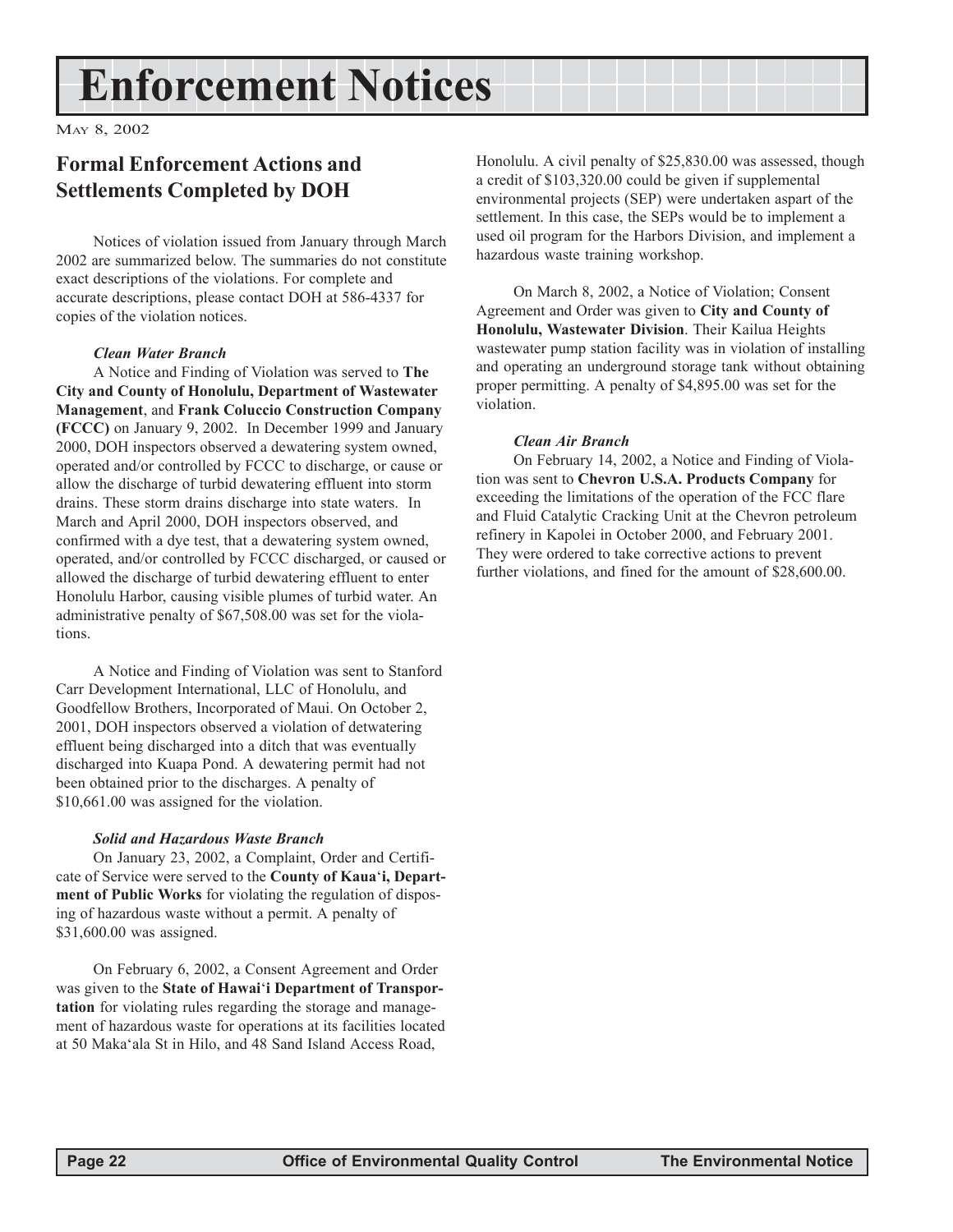

## **Special Management Area (SMA) Minor Permits**

Pursuant to Hawai'i Revised Statute (HRS) 205A-30, the following is a list of SMA Minor permits that have been approved or are pending by the respective county/state agency. For more information about any of the listed permits, please contact the appropriate county/state Planning Department. City & County of Honolulu (523-4131); Hawai'i County (961-8288); Kaua'i County (241-6677); Maui County (270-7735); Kakaëako (587-2878).

| <b>Location (TMK)</b>       | <b>Description (File No.)</b>                                                                    | Applicant/Agent                             |  |  |
|-----------------------------|--------------------------------------------------------------------------------------------------|---------------------------------------------|--|--|
| Maui: Lahaina (4-5-4-2)     | Additional guest parking @ Puunoa Beach Estates.<br>(SM2 20020044)                               | Puunoa Beach Estates                        |  |  |
| Maui: Hana (1-4-4-29)       | Provide Rubber Play Surface, A/C Unit, Floor @ Hana<br>Preschool (SM2 20020038)                  | Calvin Higuchi                              |  |  |
| Maui: Haiku (2-8-3-20)      | Renovate Existing barn to Residence (SM2 20020041)                                               | David and Marianne Asher                    |  |  |
| Maui: (3-9-12-21)           | 4 New Pavilions @ Aloha Marketplace (SM2<br>20020042)                                            | Susan Y.C. Kuwada                           |  |  |
| Maui: Lahaina (4-5-14-13)   | Subdivision of Lot 8 @ Wahikuli House (SM2<br>20020043)                                          | Lynette Yamauchi                            |  |  |
| Maui: Paia (2-6-4-14)       | Alterations to an existing bldg @ Nellies Retail (SM2<br>20020045)                               | George A. Rixey                             |  |  |
| Maui: Makena (2-1-11-23)    | Single family residence, pool, retaining wall (SMX<br>20020140) Pending.                         | Hugh J. Farrington                          |  |  |
| Maui: Haiku (2-8-3-20)      | Renovate existing barn to residence (SMX 20020141)<br>Pending.                                   | Asher, David J/Marianne                     |  |  |
| Maui: (3-2-10-7)            | New dwelling/carport (SMX 20020142) Pending.                                                     | Sylvia Wedmedyk                             |  |  |
| Maui: (4-3-18-1)            | Napili park pedestrian access (SMX 20020143)<br>Pending.                                         | Calvin Higuchi                              |  |  |
| Maui: Wailuku (3-2-15-29)   | Second dwelling/garage (SMX 20020144) Pending.                                                   | Liserre, Jana R                             |  |  |
| Maui: (3-3-1-7)             | Single family lots & Hawaii Cultural Center @ Waiehu<br>(SMX 20020146) Pending.                  | Robin Williams                              |  |  |
| Maui: Makawao (2-9-4-67)    | Overhead transmission line @ Waiale Farms (SMX<br>20020147) Pending.                             | Waiale Farm, Inc.                           |  |  |
| Maui: Kihei (3-9-14-18)     | Addition to 2 <sup>nd</sup> fl. Lanai, new swimming pool (SMX<br>20020148) Pending.              | <b>Randy Bergsrud</b>                       |  |  |
| Maui: Haiku (2-9-7-73)      | Main family dwelling/carport (SMX 20020149)<br>Pending.                                          | Nicholas T. Wagner                          |  |  |
| Maui: (4-9-17-1)            | Temporary tent at hotel tennis courts @ Manele Bay<br>(SMX 20020151) Pending.                    | Dean Frampton                               |  |  |
| Maui: Wailea (2-1-8-126)    | Apartment alterations, framing (SMX 20020153)<br>Pending.                                        | Rafael Escobar                              |  |  |
| Maui: Makawao (2-8-3-6)     | Construct barn w/loft/bathroom/bar/sink (SMX<br>20020153) Pending.                               | Stream Resources, Inc.                      |  |  |
| Maui: Haiku (2-9-7-73)      | Cottage In Haiku (SMX 20020154) Pending.                                                         | Nick Wagner                                 |  |  |
| Maui: Lahaina (4-6-31-7)    | Remodel of single family dwelling (SMX 20020155)<br>Pending.                                     | Nick Wagner                                 |  |  |
| Maui: Haiku (2-9-4-20)      | Farm dwelling (SMX 20020156) Pending.                                                            | UU, Verna M.                                |  |  |
| Maui: Paia (2-6-4-25)       | Accessory Dwelling (SMX 20020157) Pending.                                                       | Alan Bolton                                 |  |  |
| Maui: Molokai (5-1-3-11)    | Treatment plant-replace $\&$ improve utility $\ω$ Paniolo<br>Hale Sewage (SMX 20020158) Pending. | Aqua Engineers, Inc.                        |  |  |
| Maui: Kahului (3-7-11-24)   | Interior remodel/retail store, Hana hwy @ Power Zone<br>(SMX 20020159) Pending.                  | Travis Grant                                |  |  |
| Honolulu: (5-4-9-4 & 5-4-8- | Relocate 336 sf potable restroom bldg from Kailua HS                                             | State DAGS/ Edwin R.                        |  |  |
| 26)                         | to Hauula Elem Sch. add lanai, access ramps and<br>renovate $(2002/SMA-13)$                      | Santa Maria, AIA                            |  |  |
| Honolulu: (5-5-9-23)        | New 6 ft high CMU wall and CMU retaining wall.<br>$(2002/SMA-15)$                                | Property Reserve,<br>Inc./Siotame F. Lauaki |  |  |
| Honolulu: (8-4-18-10)       | Four inches of crushed asphalt & base course to cover<br>the 40,000 sf lot (2002/SMA-16)         | Scott Wilson/Michael<br>Gangloff            |  |  |

**The Environmental Notice Office of Environmental Quality Control Page 23**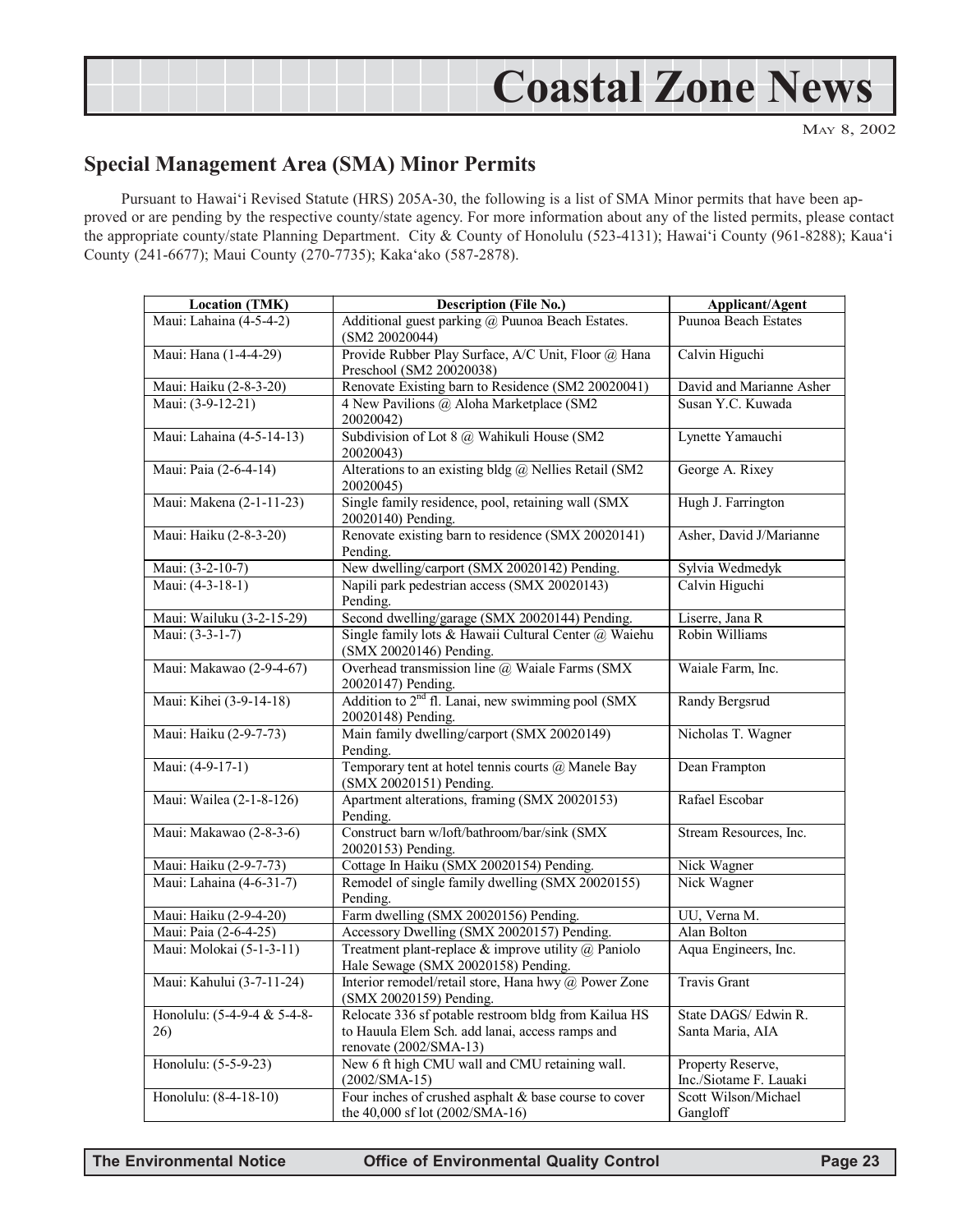# **Coastal Zone News**

MAY 8, 2002

## **Special Management Area Documents (Chapter 25, Revised Ordinances of Honolulu)**

Since SMA-only (Chapter 25, ROH) documents **do not trigger** the EIS law as articulated in Chapter 343, Hawai'i Revised Statutes, effective September 1, 2001 OEQC will no longer review these documents for completeness or adequacy. However, OEQC will continue to provide notice of these projects as a public service. Questions regarding the adequacy, completeness and availability of these documents should be addressed directly to the county contact listed below.

## **120 Sand Island Warehouse**

The applicant, Pahounui DP LLC, proposes to construct an approximately 73,311 square-foot warehouse with mezzanine. The warehouse will be constructed in the middle of the property, with parking spaces around all sides of the warehouse. A chain link fence and rolling gates will be installed on a portion of the property. The warehouse will be approximately 30 feet high. All warehouse exteriors will be finished in typical metal building wall and roof panels.

Please direct any questions to Dana Teramoto, Department of Planning and Permitting, City and County of Honolulu, 650 South King Street, 7th Floor, Honolulu, Hawai'i 96813, tel: 523-4648.

## **1.** Sunset Beach Agricultural Subdivision

The proposed action involves the subdivision of a 26.68-acre parcel of land located at Sunset Beach, O'ahu, Hawai'i for the development of an agricultural subdivision. The parcel will be subdivided into 13 parcels, including 12 approximately 2-acre agricultural lots and one parcel for an access road. Improvements that will be made to the project site include the construction of an access road and the provision of water and drainage systems. The lots will be sold in fee and future improvements will be made at the discretion of the subsequent landowners. No significant adverse impacts are anticipated to result from the project. Localized impacts to air quality, water quality, and noise may occur during construction of the projectís access road and during construction of improvements by future landowners. A Burial Treatment Plan will be prepared by the applicant for two burial caves located along the southwestern border of the project site.

Please direct any questions to Jeff Lee, Department of Planning and Permitting, City and County of Honolulu, 650 South King Street, 7th Floor, Honolulu, Hawaiëi 96813, tel: 527-6274.

# **Conservation District Notices**

## **Conservation District Use Permits**

Persons interested in commenting on the following Conservation District Use Applications (CDUA) must submit comments to the Department of Land and Natural Resources. Also, anyone interested in receiving notification of determinations on CDUA must submit requests to DLNR that include the following information: 1) Name and address of the requestor; 2) The departmental permit for which the requestor would like to receive notice of determination; and 3) The date the notice was initially published in the Environmental Notice. Both comments and requests for notification of determinations must be submitted to DLNR within thirty days from the initial date that the notice was published in the Environmental Notice. Please send comments and requests to: State of Hawaiëi, Department of Land and Natural Resources, Land Division, 1151 Punchbowl Street, Room 220, Honolulu, Hawaiëi 96813. DLNR will make every effort to notify those interested in the subject CDUA, it is not obligated to notify any person not strictly complying with the above requirements. For more information, please contact Masa Alkire at 587-0385.

#### 7 **Coastal Renaturalization (Landscaping)**

| File No.:                                                       | CDUA KA-3089 (Board Permit)                                                                                                                                                                 |                  |  |
|-----------------------------------------------------------------|---------------------------------------------------------------------------------------------------------------------------------------------------------------------------------------------|------------------|--|
| Applicant:                                                      | EWM Kaua'i, LLC                                                                                                                                                                             | Applic           |  |
| <b>Location:</b>                                                | Hanama'ulu, Kaua'i                                                                                                                                                                          | Locati           |  |
| TMK:                                                            | $3 - 7 - 03:001$                                                                                                                                                                            | TMK:             |  |
| Action:                                                         | Landowner proposes to remove dead, diseased<br>and selective trees and vegetation from the<br>shoreline and renaturalize the area with endemic<br>and indigenous Hawaiian plants and trees. | Action           |  |
| 343, HRS                                                        | Final EA accepted by County of Kaua'i.                                                                                                                                                      |                  |  |
| Published 2/23/02 in the Environmental Notice<br>determination: |                                                                                                                                                                                             | 343, H<br>detern |  |
| <b>Appl's Contact:</b>                                          | Walton Hong (245-4757)                                                                                                                                                                      |                  |  |

#### 3 **Additions to Single Family Residence**

| CDUA MA-3092 (Departmental Permit)                |
|---------------------------------------------------|
| Fred Constant                                     |
| Kanahena, Makawao, Maui                           |
| $2 - 1 - 06:006$                                  |
| Landowner proposes to add a 2 bedroom/2           |
| bathroom 838 sq. ft. addition to the second floor |
| of the existing single family dwelling. Also      |
| landscape improvements and a small water          |
| feature are proposed.                             |
|                                                   |
| Exempt                                            |
| Rory Frampton (242-1955)                          |
|                                                   |